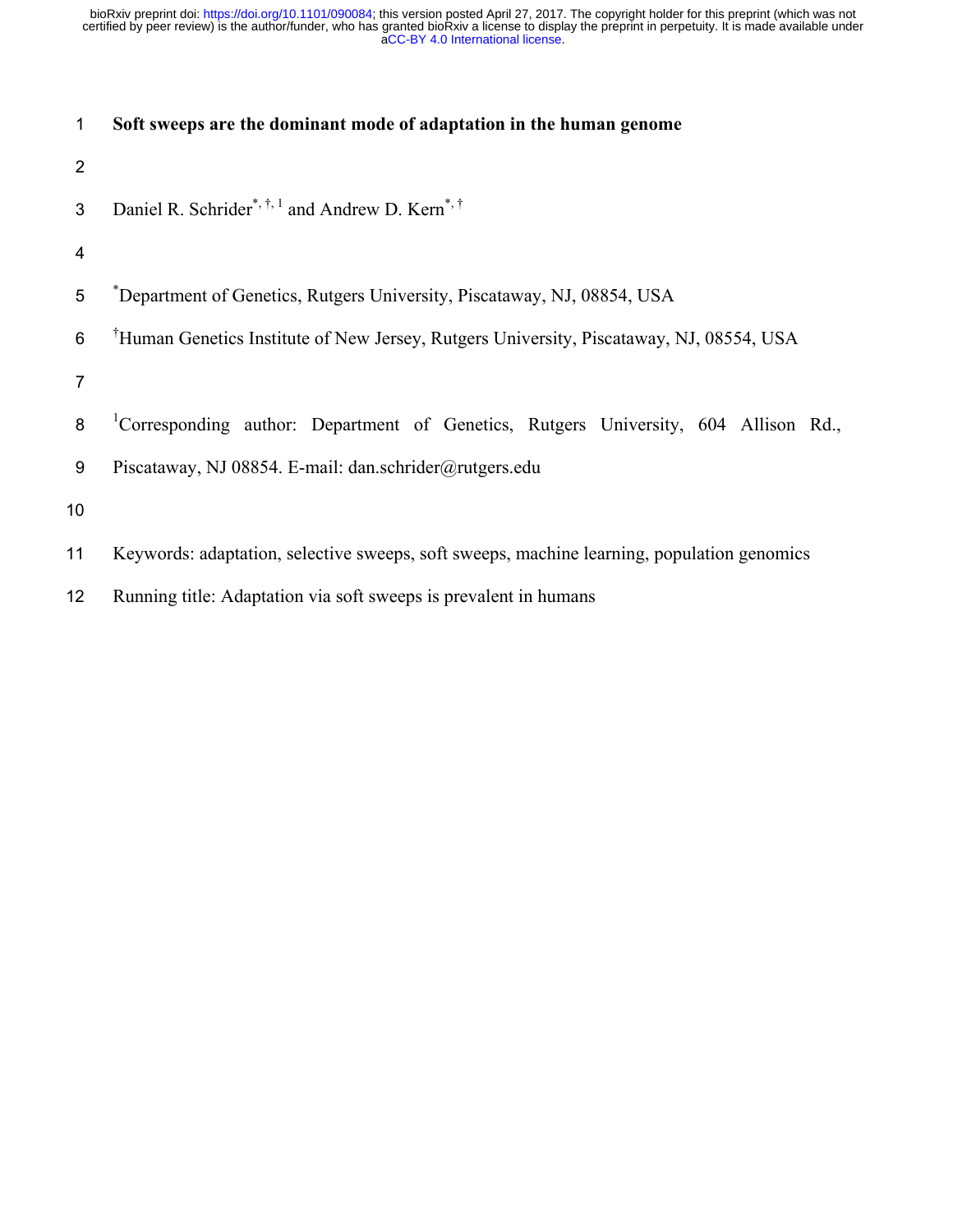### **ABSTRACT**

 The degree to which adaptation in recent human evolution shapes genetic variation remains controversial. This is in part due to the limited evidence in humans for classic "hard selective sweeps," wherein a novel beneficial mutation rapidly sweeps through a population to fixation. However, positive selection may often proceed via "soft sweeps" acting on mutations already present within a population. Here we examine recent positive selection across six human populations using a powerful machine learning approach that is sensitive to both hard and soft sweeps. We found evidence that soft sweeps are widespread and account for the vast majority of recent human adaptation. Surprisingly, our results also suggest that linked positive selection 22 affects patterns of variation across much of the genome, and may increase the frequencies of deleterious mutations. Our results also reveal insights into the role of sexual selection, cancer risk, and central nervous system development in recent human evolution.

#### **INTRODUCTION**

 Spurred by the ongoing revolution in DNA sequencing capacity, human population genetic datasets have grown exponentially in size over the past five years (Auton et al. 2015; UK10K Consortium 2015). Such growth enables insight into the evolutionary histories of human populations with hitherto unrivaled precision. A central question in the study of human evolution is the extent to which adaptation has driven recent evolution and affected patterns of genetic diversity (Akey 2009). This can be addressed by scanning genomic data for evidence of selective sweeps, wherein a beneficial mutation is favored by natural selection and therefore rapidly increases in frequency within a population. Such selective sweeps leave a characteristic footprint in variation; they create a valley of diversity around the selected site (Maynard Smith and Haigh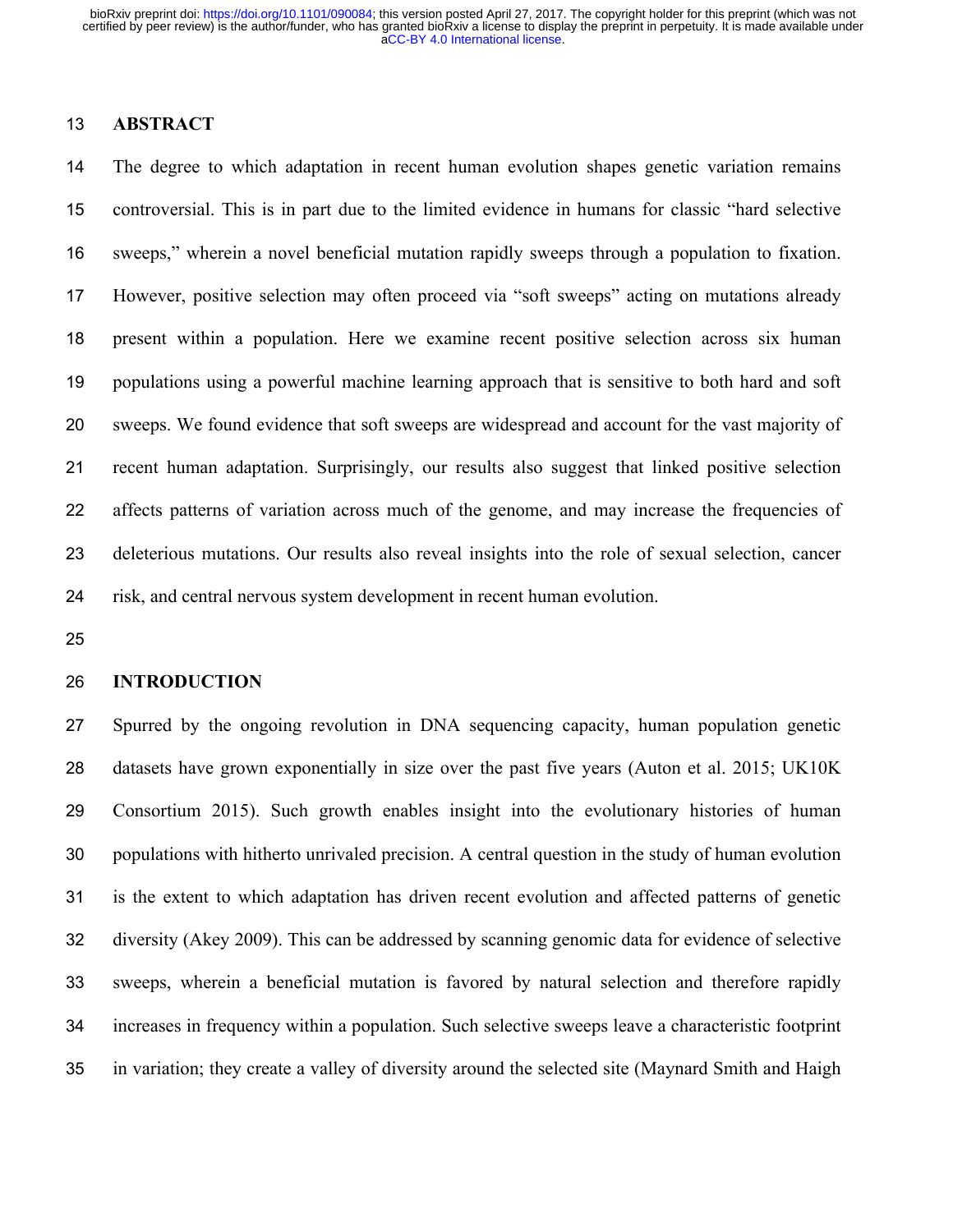1974; Kaplan et al. 1989; Stephan et al. 1992), a deficit of both low- and high-frequency derived alleles at linked sites (Fay and Wu 2000), and an increase in linkage disequilibrium in flanking regions (Kim and Nielsen 2004). Thus there are multiple population genetic signals to exploit. Accordingly numerous theoretical and methodological advances (Kaplan et al. 1989; Stephan et al. 1992; Fu 1997; Kim and Stephan 2002; Nielsen et al. 2005b; Voight et al. 2006) in the study of selective sweeps have given researchers the ability to uncover the genetic basis of adaptation on a genome-wide scale.

 There are two complimentary approaches to studying the impact of adaptive evolution on genetic variation. The first approach aims to infer genome-wide rates of adaptive evolution by estimating the mean effects of selective sweeps across the genome (Wiehe and Stephan 1993; Kern et al. 2002; Andolfatto 2007; Jensen et al. 2008; Hernandez et al. 2011; Sattath et al. 2011). Such approaches may estimate the rates of sweeps or their effects with respect to the genomic background, but do not focus on the targets of sweeps themselves. An alternative approach is to focus on finding individual selective sweeps throughout the genome, and in so doing characterize specific cases of adaptation with hopes of gaining general insight into the adaptive process (Sabeti et al. 2002; Voight et al. 2006; Williamson et al. 2007). The search for selective sweeps has shed light into the recent evolutionary histories of natural populations, and has shown a pervasive impact of adaptive evolution on polymorphism in some species such as *Drosophila melanogaster* (Begun et al. 2007; Macpherson et al. 2007; Langley et al. 2012; Lee et al. 2013; Garud et al. 2015). In humans, the picture remains less clear: while scans for selective sweeps have discovered numerous compelling candidates for strong positive selection (e.g. Ruwende et al. 1995; Stephens et al. 1998; Tishkoff et al. 2007; Bryk et al. 2008; Huerta-Sánchez et al. 2014), some recent studies have suggested that the impact of adaptation on patterns of variation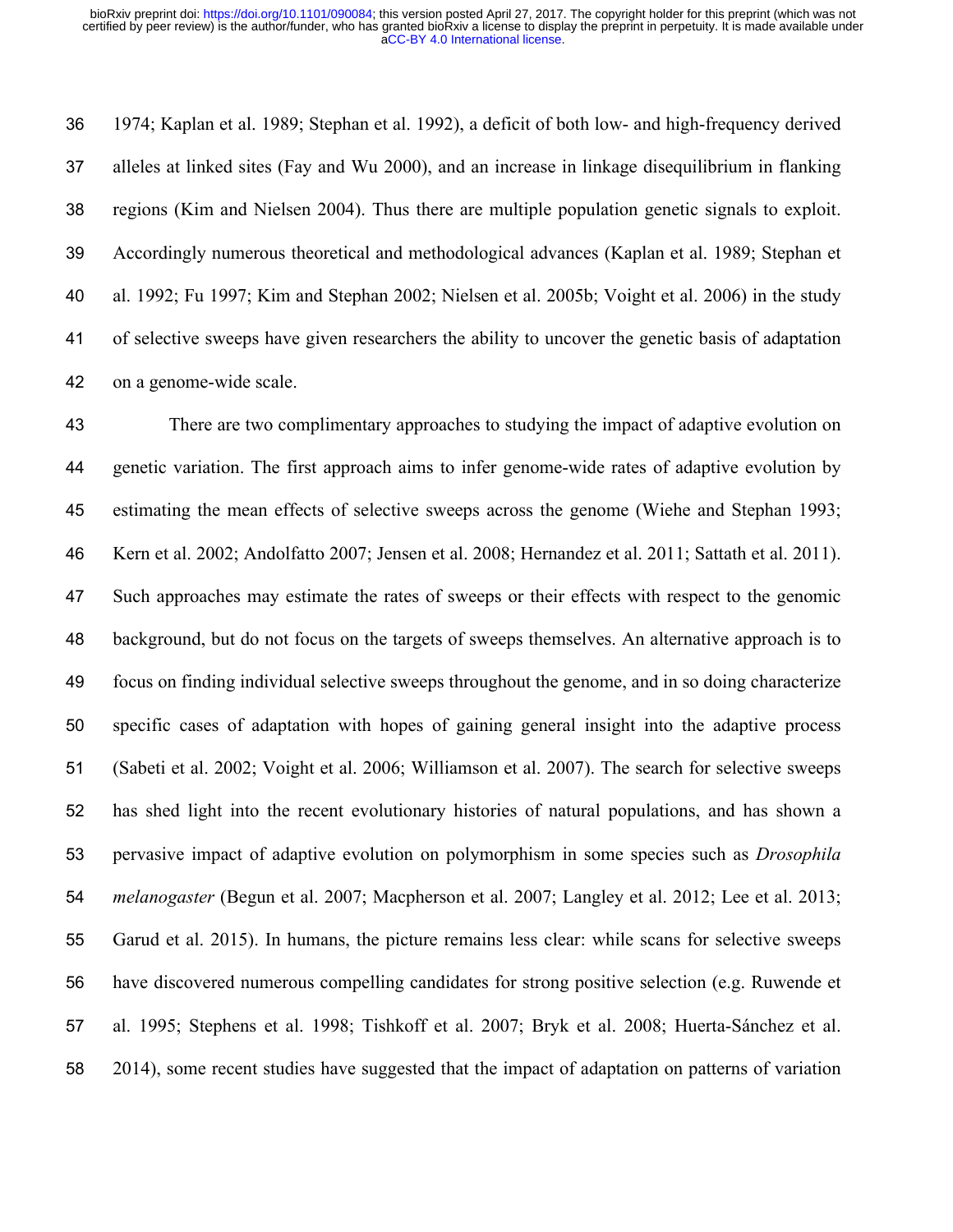genome-wide is quite limited (Hernandez et al. 2011; Lohmueller et al. 2011). Conversely, Enard et al. (2014) argue that the genome-wide reduction in diversity around substitutions is driven in part by positive selection.

 One possible explanation for the difficulty in characterizing the contributions of adaptive and non-adaptive forces in human populations is that genetic hitchhiking effects may be muted by human demographic history. Many human populations appear to have experienced bottlenecks and/or recent growth (Marth et al. 2004; Fagundes et al. 2007; Gravel et al. 2011; Auton et al. 2015), which cause much of the genome to resemble selective sweeps (Nielsen et al. 2005b). Moreover, positive selection has historically been modeled as the process of a *de novo* beneficial mutation rapidly sweeping to fixation, a process now referred to as a hard sweep. However selection may act on previously segregating neutral or weakly deleterious variants (Orr and Betancourt 2001; Innan and Kim 2004). Selection on standing variation will produce qualitatively different skews in linkage disequilibrium and allele frequencies, along with a shallower valley in diversity (Hermisson and Pennings 2005; Przeworski et al. 2005; Berg and Coop 2015; Schrider et al. 2015)—such an event is thus referred to as a soft sweep. If selection typically proceeds through soft sweeps, as may be the case in Drosophila (Garud et al. 2015), then many sweeps may have been missed by previous scans that were designed to detect signatures produced under a hard sweep model.

 We sought to address the controversy over the impact of adaptation on human genomic variation by conducting a genome-wide scan for both hard and soft selective sweeps across human populations. We previously developed S/HIC (Soft/Hard Inference through Classification), a machine learning method capable of detecting completed sweeps and inferring their mode of selection with unparalleled accuracy and robustness to non-equilibrium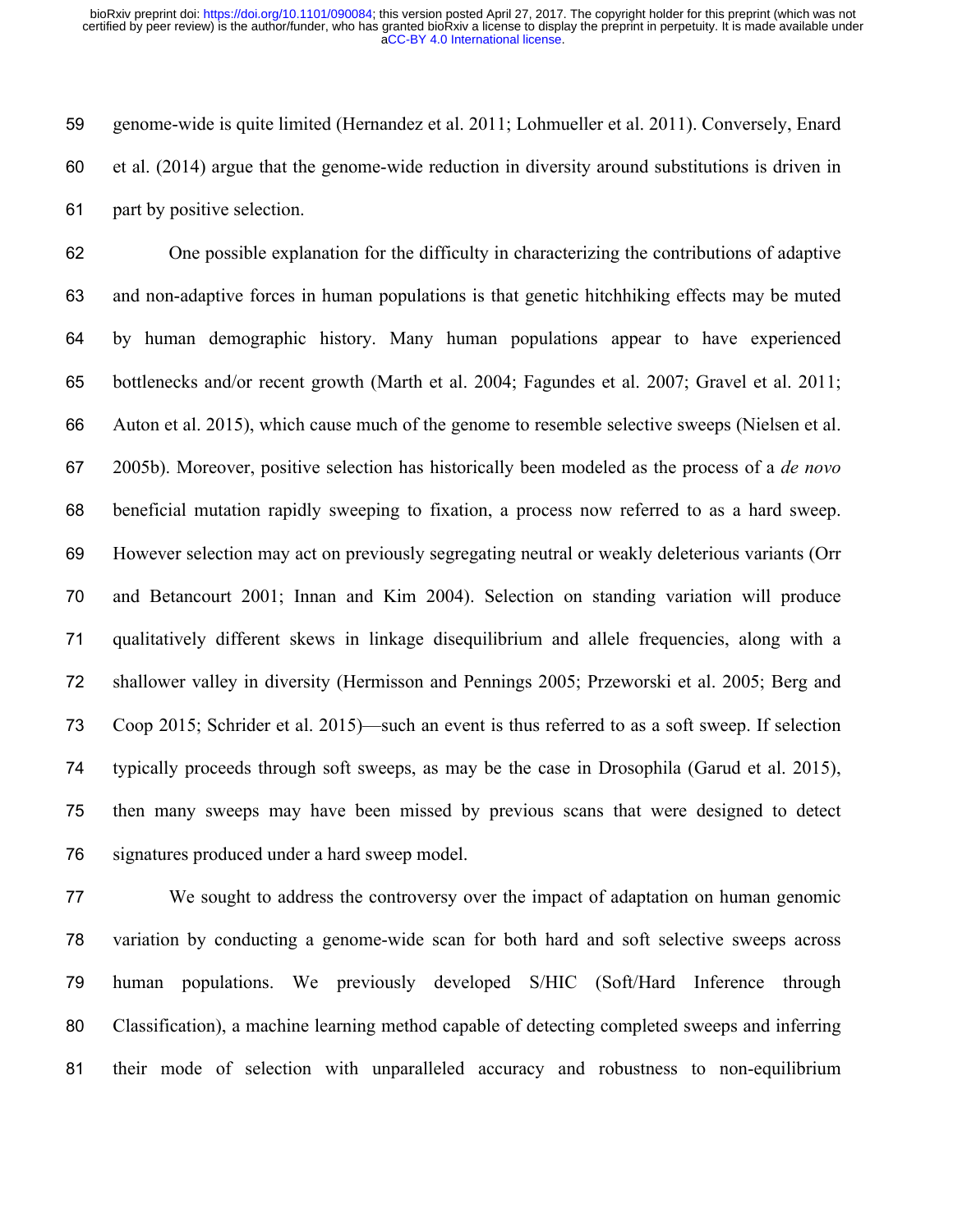82 demography (Schrider and Kern 2016). Here we apply S/HIC to uncover hard and soft sweeps in six population samples from the 1000 Genomes Project (Auton et al. 2015), thereby performing the most comprehensive investigation of completed selective sweeps in humans to date. Surprisingly, our results suggest that patterns of polymorphism across much of the human genome may be affected by linked positive selection—primarily soft sweeps. Moreover, we find evidence that the mode of selection differs substantially across populations, with non-African 88 populations adapting via hard sweeps to a much greater extent than African populations. Finally, we investigate the biological targets of selection in recent human evolution, with particular processes such as immunity, cancer, and sexual reproduction playing outsized roles.

#### **RESULTS**

 We set out to detect completed hard and soft selective sweeps in six populations from Phase 3 of the 1000 Genomes Project: two West-African populations (YRI and GWD from Yoruba and The Gambia, respectively), one East-African population (LWK from Kenya), one European population (CEU, from Utah, USA), one East Asian population (JPT from Japan), and one from the Americas (PEL from Peru). For each population we trained and applied a S/HIC classifier to identify hard and soft selective sweeps across the genome (Methods), distinguishing them from neutrally evolving regions as well as those linked to sweeps (Schrider and Kern 2016). Briefly, S/HIC is a machine learning method that leverages spatial patterns of a variety of statistics across a large genomic window in order to infer the mode of evolution at the center of the window. We previously showed that S/HIC is exceptionally robust to the confounding effect of linked selection (e.g. the "soft shoulder" effect where regions linked to hard sweeps resemble soft sweeps; Schrider et al. 2015), as well as non-equilibrium demographic histories, making it well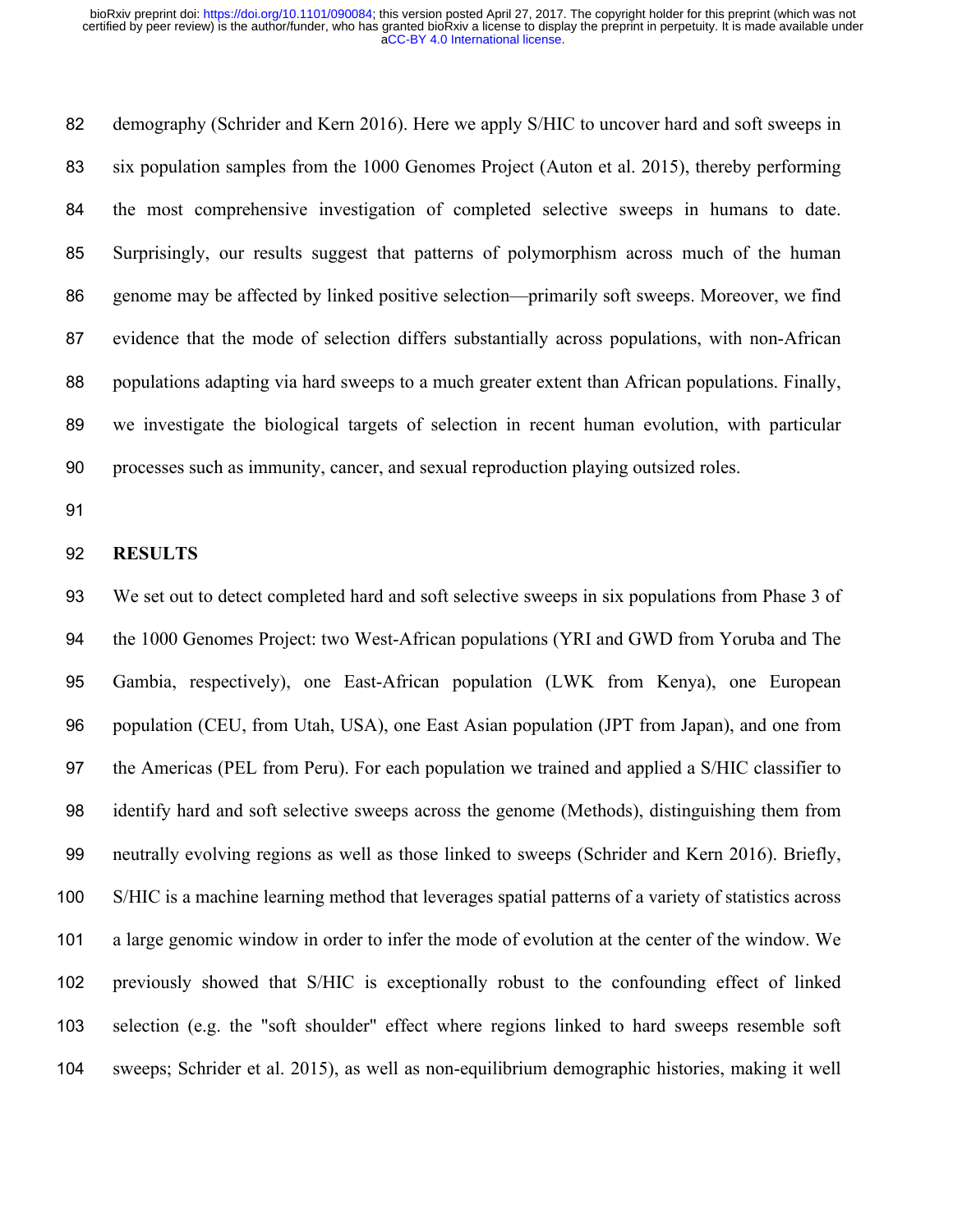suited for a survey of positive selection in humans. We also assessed the accuracy of our classifiers on simulated test data with the same demographic history used to generate training data, finding that S/HIC achieved good power for each demographic history, with somewhat higher accuracy for histories inferred from the African than non-African populations (supplementary fig. S1).

 We also performed forward simulations under the GWD and JPT models (Methods) in order to assess whether purifying selection and its effect on variation at linked unselected sites (i.e. background selection Charlesworth et al. 1993) could result in false sweep calls. The results of these simulations suggest that S/HIC's false positive rate is essentially unaffected by these forces (supplementary fig. S1). Note that we exposed each classifier to a wide range of mutation and recombination rates (see Methods) during training (and testing) in order to improve (and assess) our robustness to variation in these rates across the genome. We also examined values of 117 Garud et al.'s (2015)  $H_{12}$  and  $H_2/H_1$  within windows classified by S/HIC as hard, soft, or neutral, 118 noting that as expected,  $H_{12}$  is higher in sweeps than neutral regions, while  $H_2/H_1$  is higher for soft sweeps than hard sweeps (supplementary fig. S2). Below, we begin with a brief overview of the broad patterns of adaptation we observe across populations, before discussing genomic features and biological pathways with a strong enrichment of selective sweeps, as well as compelling novel candidates for recently completed selective sweeps.

# **The majority of sweeps in humans resemble selection on standing variation**

 We found a total of 1,927 distinct selective sweeps merged across all six populations (Methods). 190 (9.9%) of these are present in all populations, 59 (3.1%) are shared among the African populations, 71 (3.7%) are shared among the non-African populations, and 701 (36.4%) are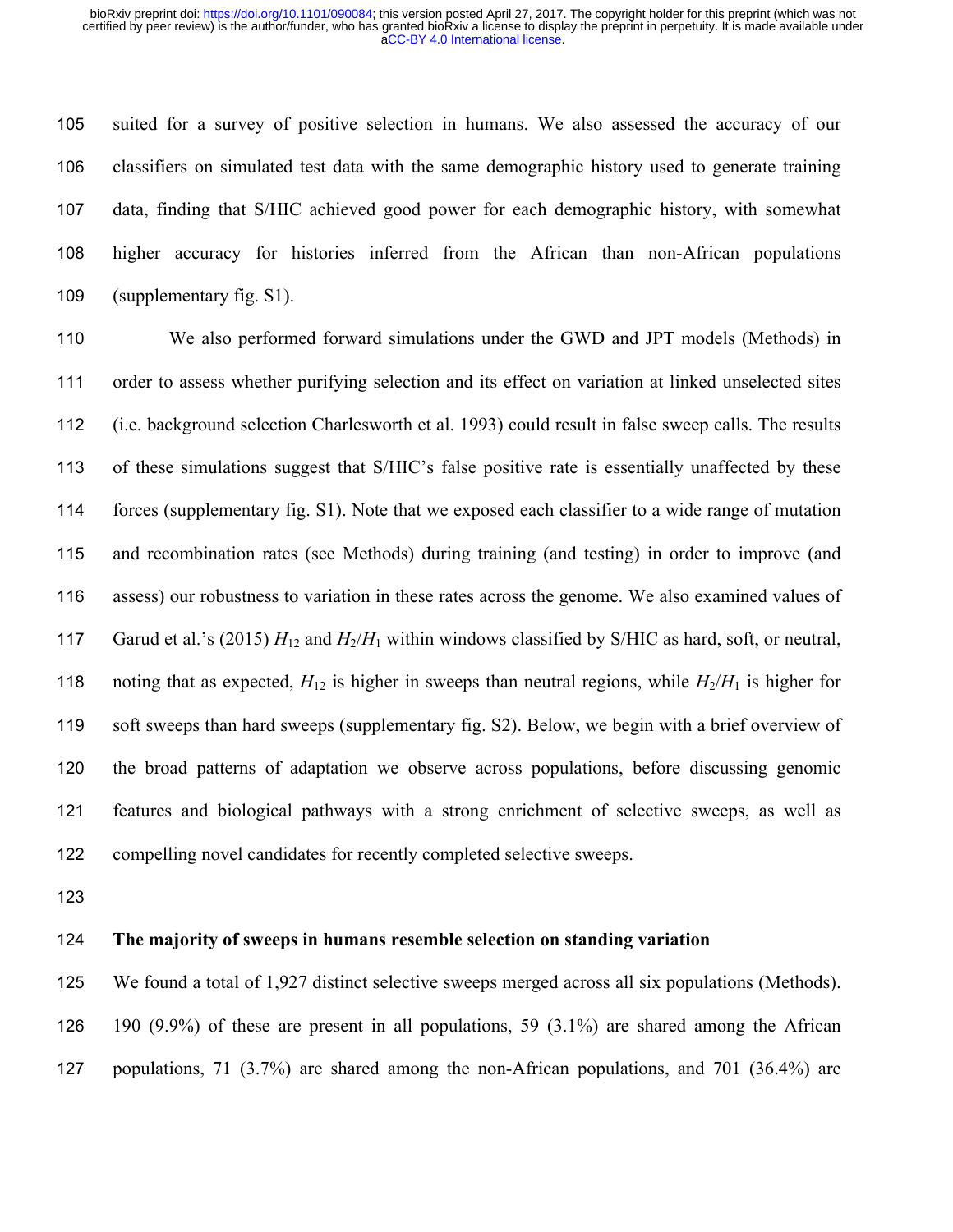population-specific (supplementary table S1). The remaining 906 (47.0%) sweeps were present in more than one population but do not fit into any of the categories above. We observe that across populations, the vast majority (1,776, or 92.2%) of sweeps were classified as soft, and note that this trend does not change qualitatively as we impose increasingly strict posterior probability thresholds before assigning a class label to a given window (supplementary table S2; Methods). These events may represent soft sweeps on standing genetic variants that our classifier was trained to detect, but we note that a similar signature can be created by a soft sweep resulting from recurrent origination of the adaptive allele(s), or by a *de novo* mutation that has been placed onto multiple haplotypes by allelic gene conversion events (see Discussion).

 Although hard sweeps appear to be quite rare globally, the fraction of hard sweeps is significantly higher in non-African than African populations (table 1). For example, when comparing PEL to GWD, we observe a significantly higher fraction of hard sweeps in PEL (4.7% versus 1.6%; *p*=0.05). For each other African vs. non-African comparison we see an even greater (and more significant) disparity. Further, we observe a suggestive correlation between the fraction of sweeps in a population that were classified as soft and the harmonic mean of its population size within the last 4*N* generations (Pearson's *ρ*=-0.96; Methods). Though taken at face value this correlation appears to be highly significant, we note that due to the six populations' shared evolutionary history a statistical test of this correlation would be invalid.

 Comparing our results to those of previous scans we find that 519 of S/HIC's sweep calls (26.9%) have previously been identified according to dbPSHP, a database of candidate regions for recent positive selection across human populations (Li et al. 2013). This accounts for 10.9% of the loci in the dbPSHP set (ignoring regions not classified by S/HIC). The remaining 1,408 sweeps called by S/HIC (73.1% of calls) represent potentially novel selective sweeps. There are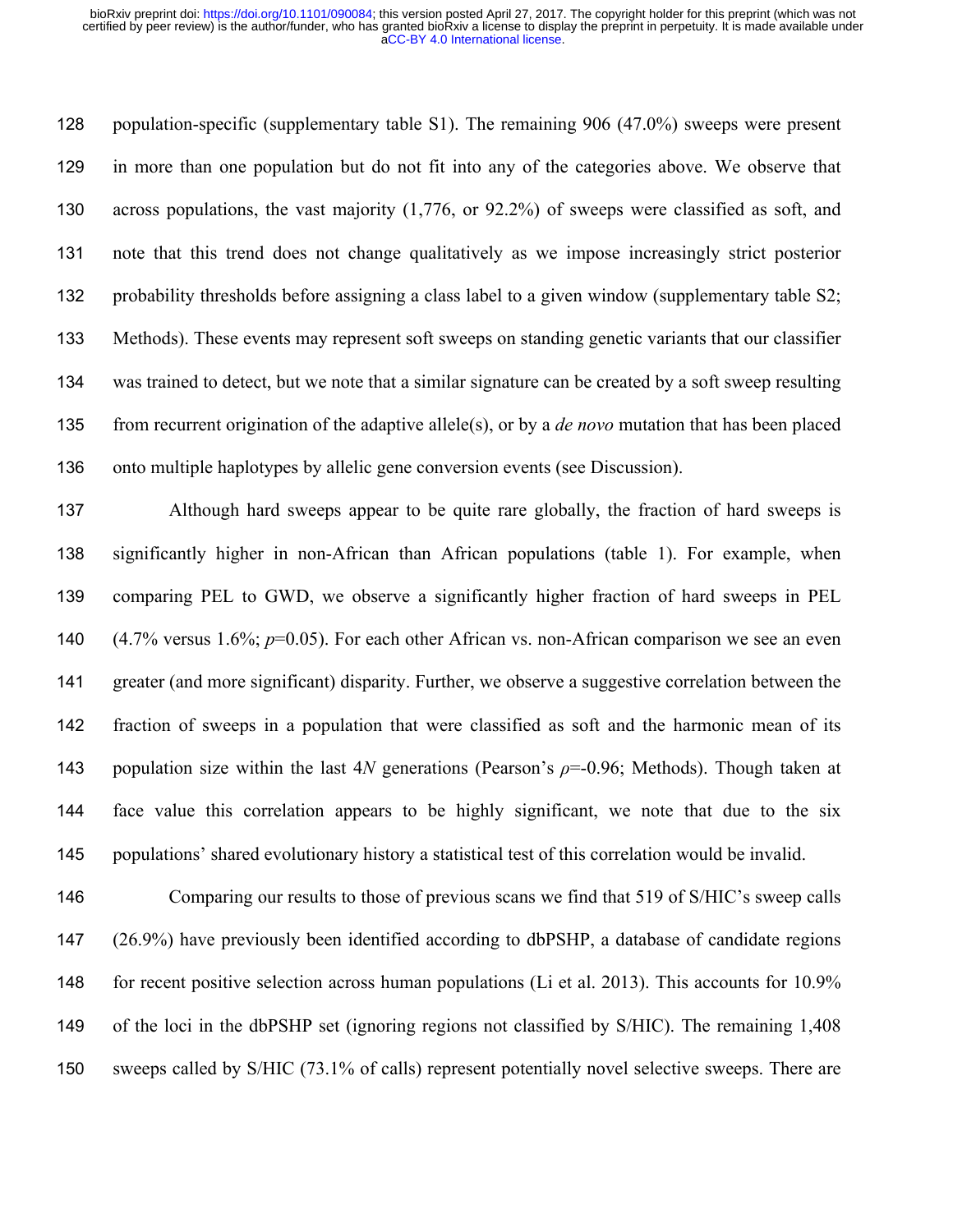several possible explanations for the modest overlap between our set of sweep candidates and those in dbPSHP. First, the sweep candidates in dbPSHP have been identified by a variety of methods, some of which are designed to detect selective scenarios other than completed sweeps (e.g. partial sweeps, spatially varying selection). Second, when comparing results from methods designed to detect the same type of sweeps, the intersection between studies is often fairly small (Akey 2009). Although most scans undoubtedly recover a large number of true selective sweeps, different methods may produce different false positives and false negatives, resulting in imperfect concordance between scans.

# **Selective sweeps preferentially target genes involved in cancer and viral infection**

 Examining the locations of selective sweeps across the genome, we find that regions classified as selective sweeps are significantly overrepresented for both coding sequence and untranslated regions (*q*<0.05 in several populations for hard sweeps, and each population for putative soft sweeps; fig. 1A, B; supplementary table S3), relative to data sets with permuted classifications (see Methods). Enrichment for transcription factor binding sites was less pronounced, and only significant in soft sweeps for the three African populations along with PEL. The most striking result we observed was a dramatic enrichment of sweep windows for mutations in the COSMIC data set of somatic mutations that have been observed in cancer cells (Forbes et al. 2015) and may therefore play a role in tumor suppression/progression. Averaged across populations, the number of COSMIC mutations found in soft sweeps represents a 3.7-fold increase relative to that observed in permuted data sets; this enrichment was significant in each population, and peaked at 4.5-fold in PEL. For hard sweeps, this enrichment was 12-fold on average, reaching as high as 21-fold in CEU, though this was the only population for which the enrichment was statistically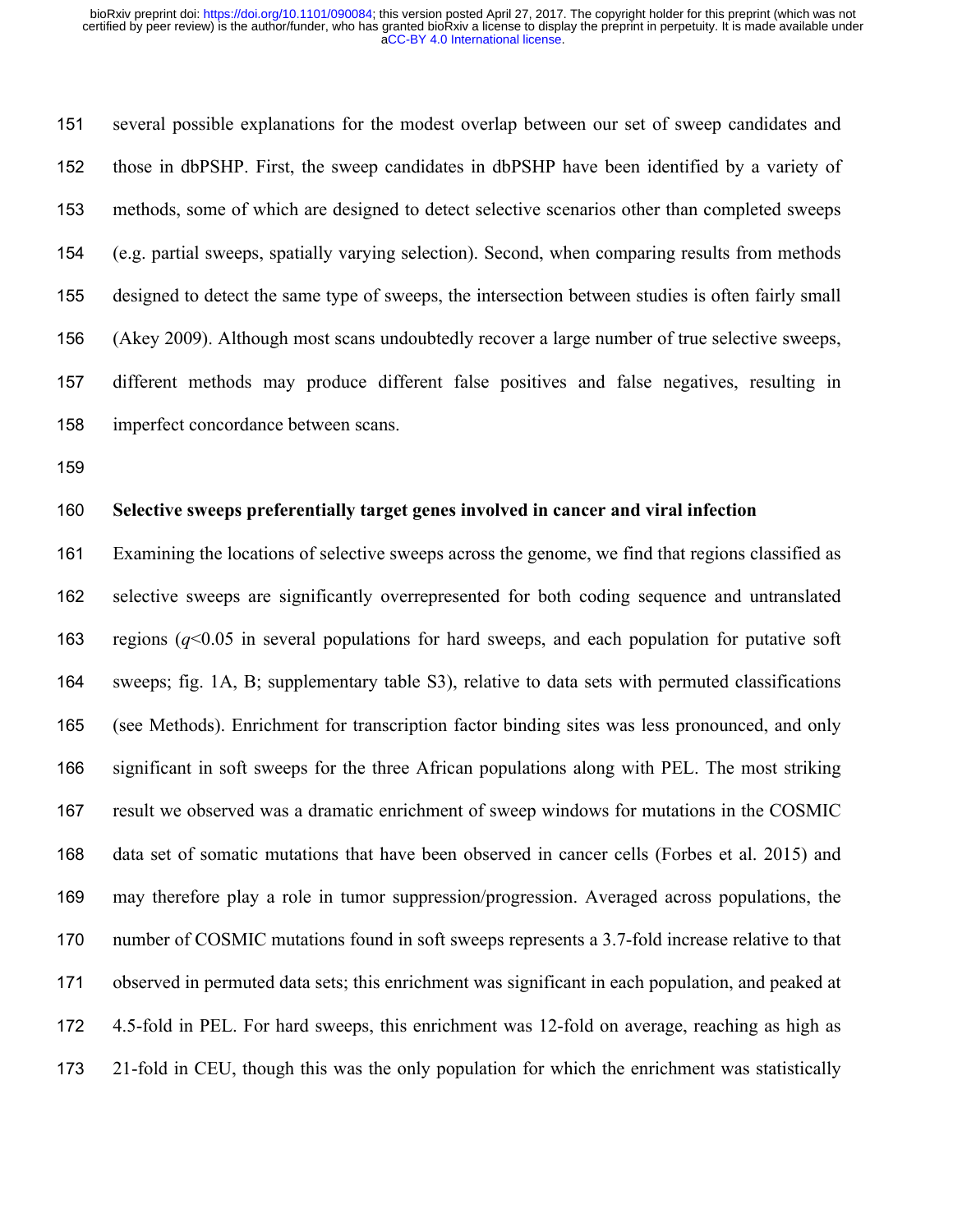significant. We also observed a sizeable overrepresentation of genes encoding virus-interacting proteins (VIPs) curated by (Enard et al. 2016) in soft sweeps, with a 1.9-fold increase relative to permuted sets (averaged across populations). VIPs show a similar magnitude of enrichment in 177 hard sweeps for some populations, but does not achieve significance at  $q<0.05$ .

# **Selective sweeps increase linked deleterious variation**

 Because S/HIC not only detects selective sweeps, but also attempts to identify regions of the genome that appear to be linked to recent sweeps, our classifications allow us to examine the effect of linked selection in a principled way. We found that while a minority of genomic windows were classified as selective sweeps (7.6% on average across all populations), a large fraction of windows were classified as linked to a completed selected sweep, either hard or soft (56.4% on average). These estimates range from 41.5% in JPT to 74.0% in GWD (fig. 2).

 We also asked whether selective sweeps have a detectable impact on linked deleterious variation. As beneficial alleles increase in frequency in a population, they may carry along with them linked deleterious polymorphisms as hitchhikers, potentially increasing the frequency of deleterious variants over what would be expected given mutation-selection-drift equilibrium (Birky and Walsh 1988; Hartfield and Otto 2011). To this end we asked whether relatively common candidate deleterious mutations were enriched in regions classified as either hard- linked or soft-linked. Indeed, we observed a fairly subtle but significant overrepresentation of SNPs with derived allele frequencies of at least 0.01 but predicted to be damaging by SIFT (Kumar et al. 2009) in both the hard-linked (mean enrichment across populations: 1.3-fold) and soft-linked (mean enrichment: 1.1-fold) classes for most populations (fig. 1C, D; supplementary table S3). We find a similar enrichment in these sweep-linked classes of common SNPs in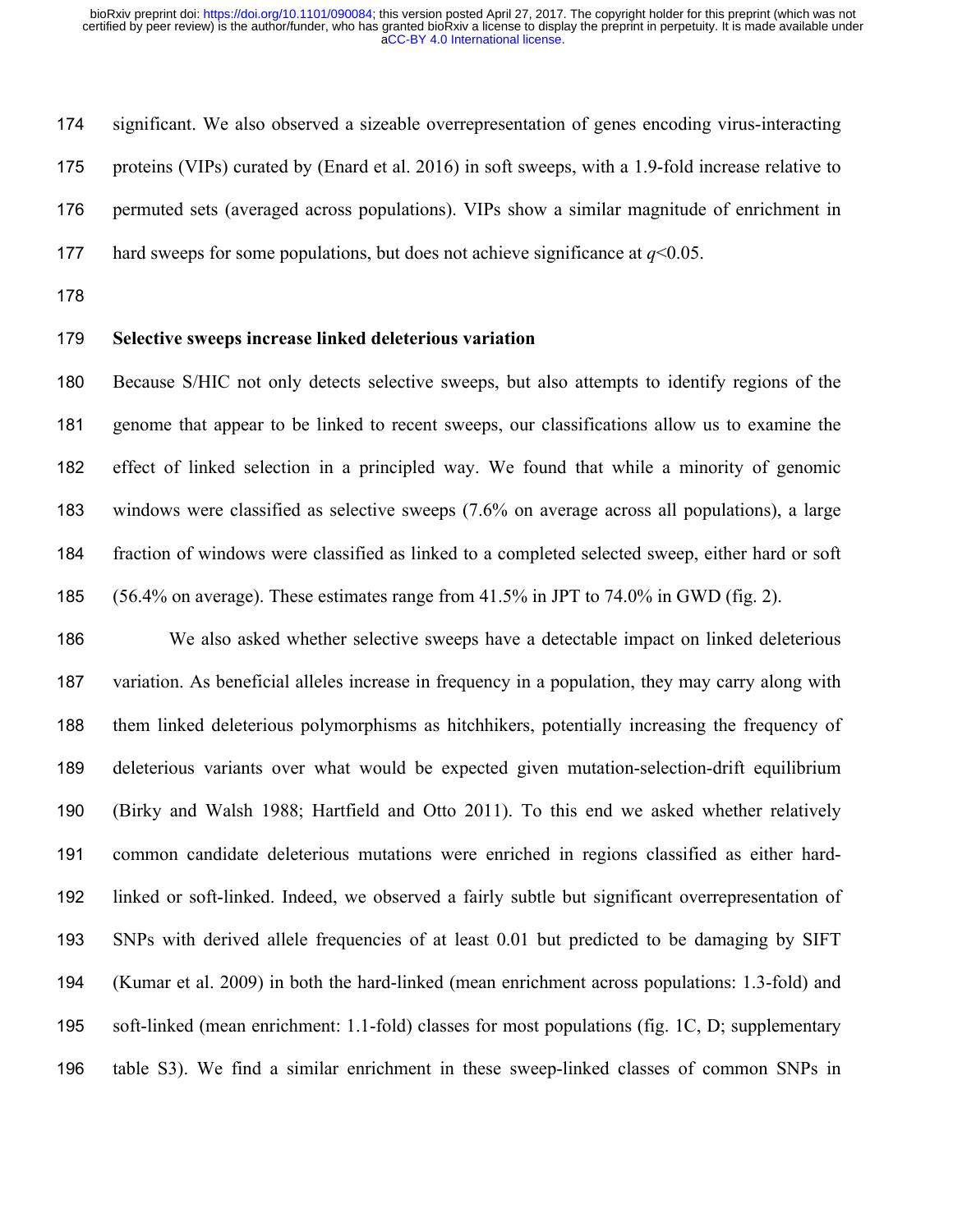regions inferred to be conserved across primates according to phastCons (Siepel et al. 2005). Phenotype-associated variants from the GWAS catalogue (Welter et al. 2014) were also significantly overrepresented sweep-linked regions in several populations (Fig 1C, D).

# **Sexual reproduction, the central nervous system, and immunity are targets of recent sweeps**

 In order to determine if positive selection preferentially acts on particular organismal functions, we asked which Gene Ontology (GO) terms were enriched in our sweep calls relative to the permuted data (Methods). In soft sweeps, we found a sizeable and significant enrichment (*q*<0.05) of terms related to sperm development, structure, and function. For example, "spermatogenesis" (4.4-fold enrichment averaged across populations), and "sperm-egg recognition" (3.9-fold enrichment on average) were enriched in soft sweeps in several populations. We also observed an overrepresentation of genes involved in the "glutamate receptor signaling pathway" in our soft sweep sets for each population (4-fold mean enrichment). Glutamate receptors are the primary excitatory neurotransmitter in the central nervous system, and important for both proper brain development and function (Luján et al. 2005). Indeed, soft sweeps are enriched for "central nervous system development" in multiple populations (1.6-fold mean enrichment). Numerous GO terms related to immune response, especially adaptive immunity, as well as KEGG pathways related to immunity and cancer progression/tumor suppression were also significantly enriched among soft sweeps (see supplementary table S4 for full list).

### **Positive selection on interacting gene pairs**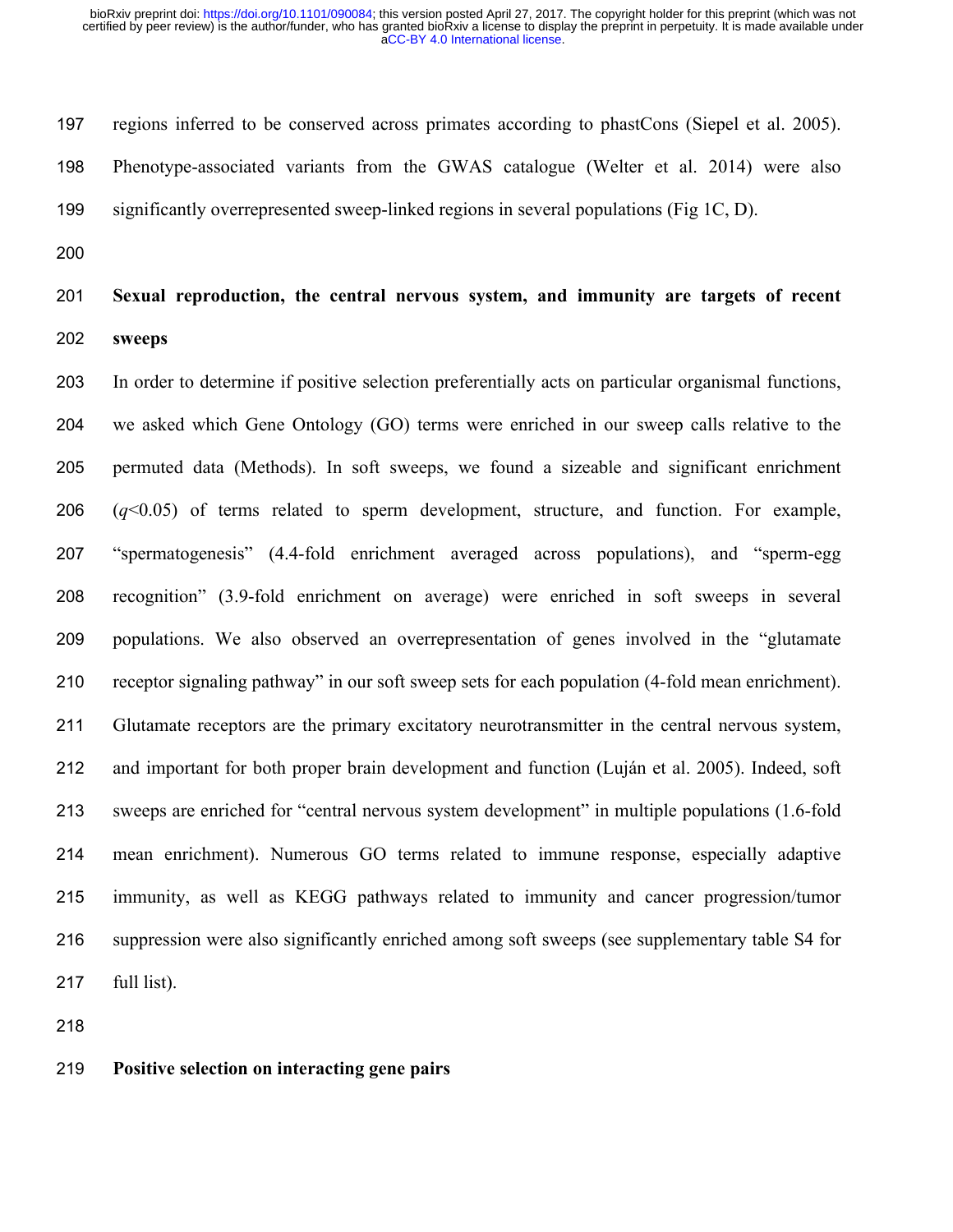We examined three types of gene interaction networks: protein-protein interactions (PPIs), transcription factor-target gene interactions, and genetic interactions where one gene modifies the effect of another (Methods). Interestingly, we observed a dramatic enrichment of sweeps in genes that encode proteins that physically interact with one another (fig. 3A–B): if a gene overlapped a window classified as a soft sweep, genes that interact with this gene were on average 3.3 times more likely to overlap a putative soft sweep than expected by chance (*p*<0.0001 for each population; fig. 3B). Despite the smaller number of candidate regions, we found a significant enrichment for PPIs in hard sweeps, though this was only significant in for non-African populations (4.0-fold enrichment averaged across populations; *p*<0.05 in CEU, JPT, YRI; fig. 3A). For transcription factor-target interactions, we observe no overrepresentation of 230 soft sweeps, but a significant enrichment of hard sweeps in non-African populations  $(p<0.05$  for each; 8.5-fold enrichment on average; fig. 3C–D). There were no populations exhibiting an overrepresentation of pairs of genes with genetic interactions and experiencing sweeps of either type (fig. 3E–F).

#### **Examples of novel selective sweep candidates**

 In this section we describe several sweep candidates that exemplify the set of sweeps, and functions of putative targets of selection, that we were able to detect. As discussed above, our sets of sweeps were highly enriched for glutamate receptor-encoding genes. In supplementary fig. S3, we show a sweep candidate region on chromosome 4 that encompasses the glutamate receptor gene *GRIA2*. This sweep was previously detected in non-African populations by Pickrell et al. (2009), who did not find any evidence of selection in Africa. However, S/HIC infers that this region has experienced a soft sweep that is found in GWD and YRI, as well as the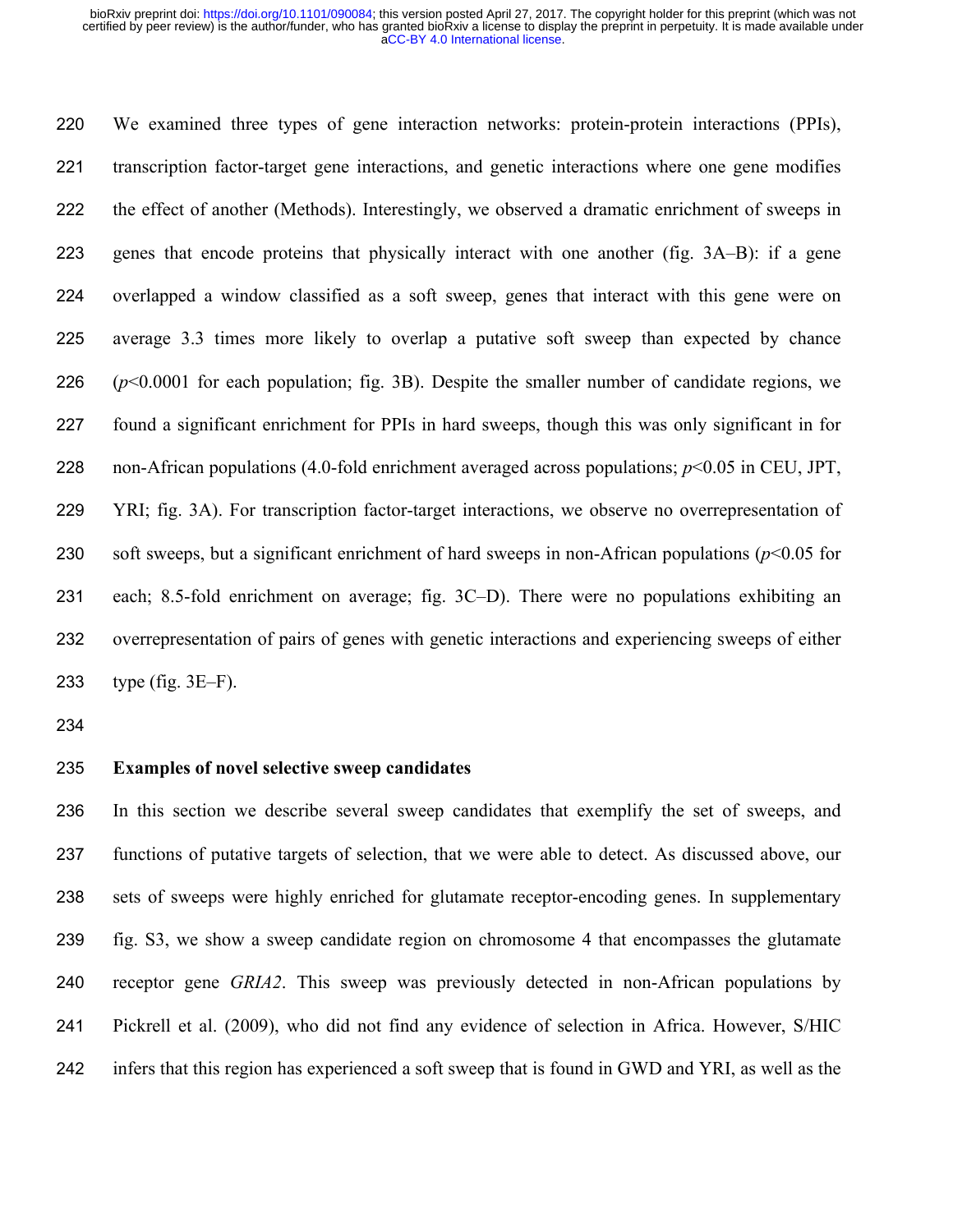non-African populations. Consistent with this, Europeans, Asians, and African populations show 244 a reduction in  $\pi$ , a trough in Tajima's *D* (Tajima 1989), and a peak in Nielsen et al.'s SweepFinder composite likelihood ratio (CLR) test statistic, which captures regions that appear to be at the epicenter of the spatial skew in the SFS expected around sweeps (Nielsen et al. 2005b). Intriguingly, *GRIA2* interacts with the *GRID2* glutamate receptor gene (Kohda et al. 2003), which itself is classified as a soft sweep in CEU, LWK, PEL, and GWD. The remaining glutamate receptors overlapping identified sweeps are *GRIA4*, *GRID1*, *GRIK1*, *GRIK3*, *GRM2*, and *GRM7*. Of these genes, *GRIA4* and *GRID2* were shown by Liu et al. (2012) to have evolved a human-specific developmental expression profile.

 Fig. 4 shows a region on chromosome 9 that exhibits strong evidence of a previously undetected hard sweep in each of our six populations. This region contains several members of the spermatogenesis associated 31 gene family: *SPATA31B1*, *SPATA31D1*, *SPATA31D3*, and *SPATA31D4*. Across populations this region shows dramatic valleys in *π* and Tajima's *D*, as well as an elevated CLR near the center of the sweep window. These genes are highly testis-specific according to data from the GTEx project (Lonsdale et al. 2013), and male mice are infertile when lacking Spata31, another member of these gene family (Wu et al. 2015). fig. 4 also shows that each of these genes overlaps a cluster of non-repetitive piRNAs (data from piRBase; Zhang et al. 2014). Also near this region is *DDX10P2*, which GENCODE annotates as a processed pseudogene (Pei et al. 2012). *DDX10P2*, which is located at the center of the CLR peak for CEU, is expressed with a high degree of testis-specificity according to GTEx data, similar to the neighboring *SPATA31* genes. A BLAT search (Kent 2002) revealed that this putative pseudogene exhibits 99.5% sequence identity to the orthologous sequence in chimpanzees. The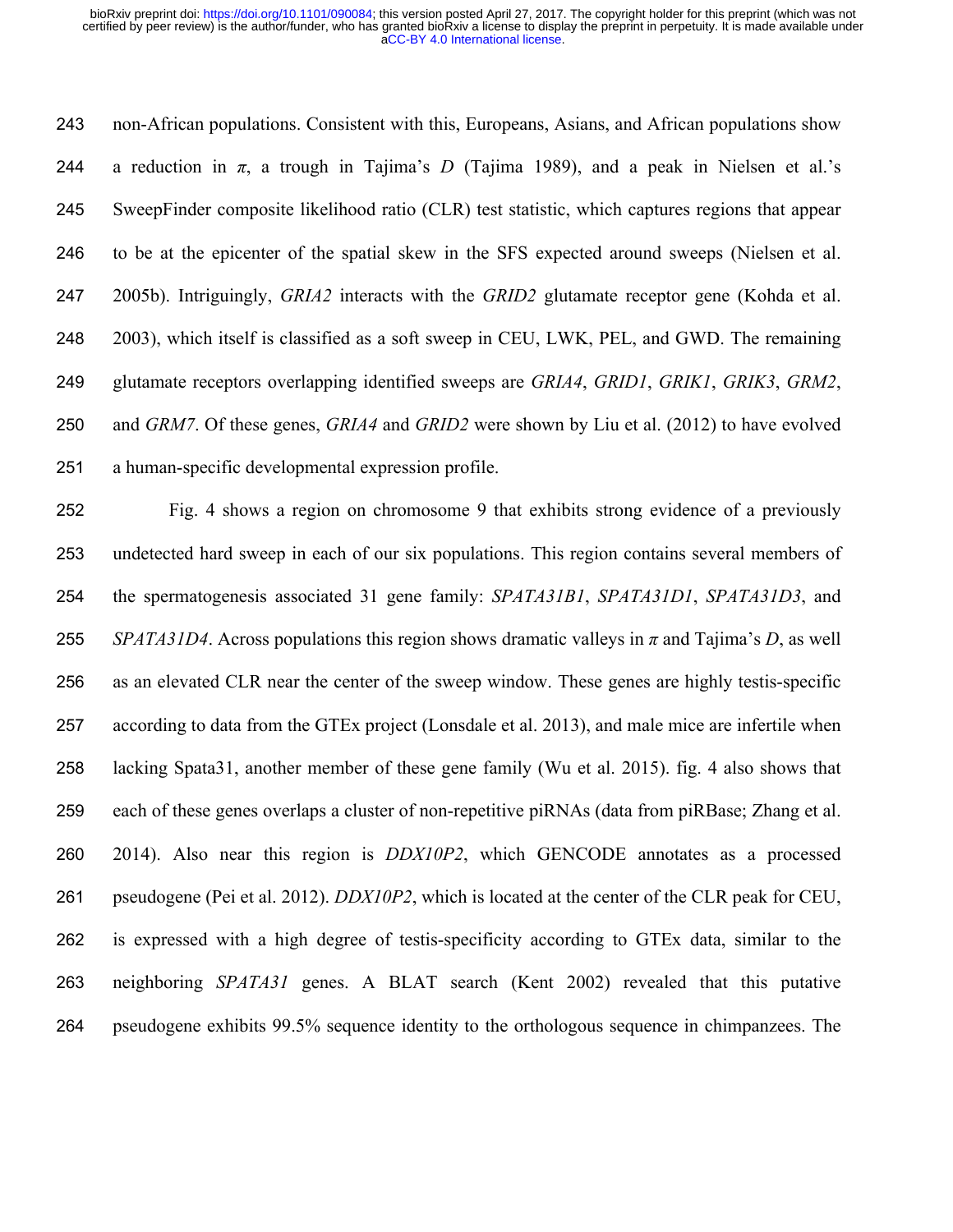parent gene of *DDX10P2*, *DDX10*, is expressed in many tissues, but shows highest expression in 266 the testis.

 On chromosome 11 we detected what appear to be several novel soft sweeps present in and upstream of *CADM1* (cell adhesion molecule 1; fig. 5), one of which is present in each population. This gene is essential for spermatogenesis in mice (Van Der Weyden et al. 2006), and is also a tumor suppressor that is hypermethelated in various cancers (Kuramochi et al. 2001; Allinen et al. 2002; Fukuhara et al. 2002), as it works with the adaptive immune system to suppress metastasis (Faraji et al. 2012). *CADM1* is also active in the brain where it is involved in synaptic adhesion and has been linked to autism (Zhiling et al. 2008; Fujita et al. 2010). *CADM1* forms a complex with two other genes: the GABA receptor *GABBR2*, which has a soft sweep in YRI, and *MUPP1*, which has a soft sweep found in each population; this complex appears to localize to Purkinje cell dendrites (Fujita et al. 2012). Thus, this example encompasses many of the functions that we find are highly enriched across our sweep sets: adaptation in multiple interacting genes (one of which is a neurotransmitter), spermatogenesis, and tumor suppression (via adaptive immunity).

#### **DISCUSSION**

 Understanding the history of human adaptation at the genetic level is a central goal of population genomics and human evolutionary biology. Accordingly, since the completion of the human genome assembly (Lander et al. 2001) and subsequent proliferation of population genomic data, numerous genome-wide scans for selection have been conducted using differing methodologies (Sabeti et al. 2002; Voight et al. 2006; Sabeti et al. 2007; Pickrell et al. 2009; Field et al. 2016). The majority of these studies searched primarily for partial selective sweeps—the signature of a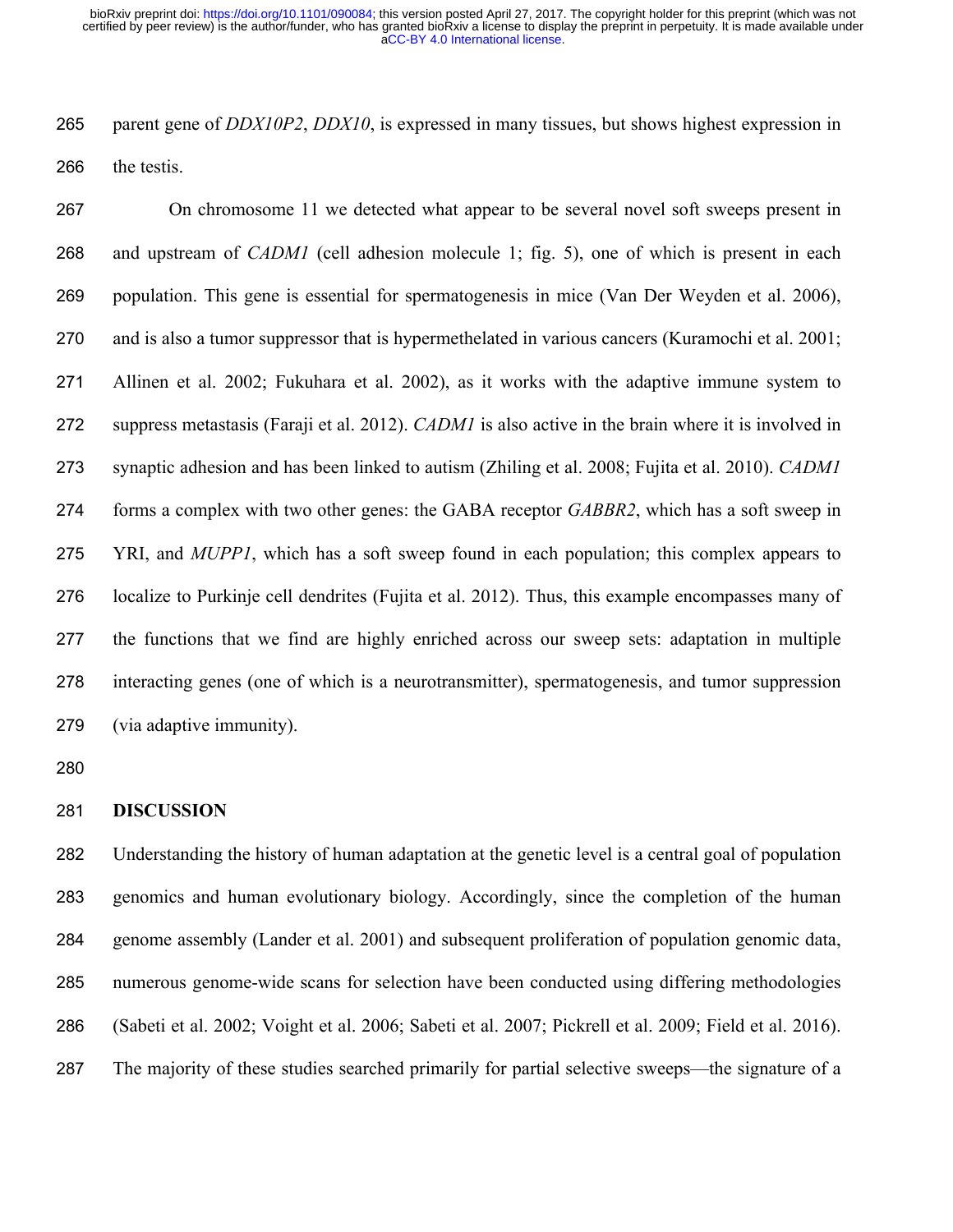beneficial mutation currently sweeping through a population (see Williamson et al. 2007 for a notable exception)—and rightly so, as these sweeps can reveal the targets of ongoing adaptation in human populations. However, because the sojourn of an adaptive mutation to fixation should 291 be rapid (e.g. on the order of 400 generations, assuming  $N=10^4$  and a moderately strong selection coefficient of *s* = 0.05, and 4000 generations for *s*=0.005), the success of efforts to detect ongoing selection implies the presence of a larger number of recently completed sweeps. We have therefore focused on completed sweeps in order to complement previous studies and to construct a more comprehensive catalogue of the loci underpinning recent human adaptation. Using a powerful and robust machine learning method that we have recently introduced (S/HIC; Schrider and Kern 2016) for finding completed selective sweeps, we performed a genome-wide search for the targets of recent positive selection in six human populations. Furthermore, we sought to determine the mode of positive selection, distinguishing between selection on *de novo* mutations and on previously standing variation.

## **Soft sweeps dominate human adaptation**

 Perhaps our most consequential result is the finding that the majority of our candidate sweeps resemble soft sweeps on standing variation. This result implies that adaptation in humans may not be mutation-limited (Gillespie 1991; Karasov et al. 2010): rather than waiting for a novel mutation to arise, human populations may often be able to respond via selection on previously segregating polymorphisms, thereby more rapidly responding to novel environmental challenges. This may be surprising given the apparently small effective population size and low nucleotide diversity levels in humans. However, if the mutational target for the trait to be selected on is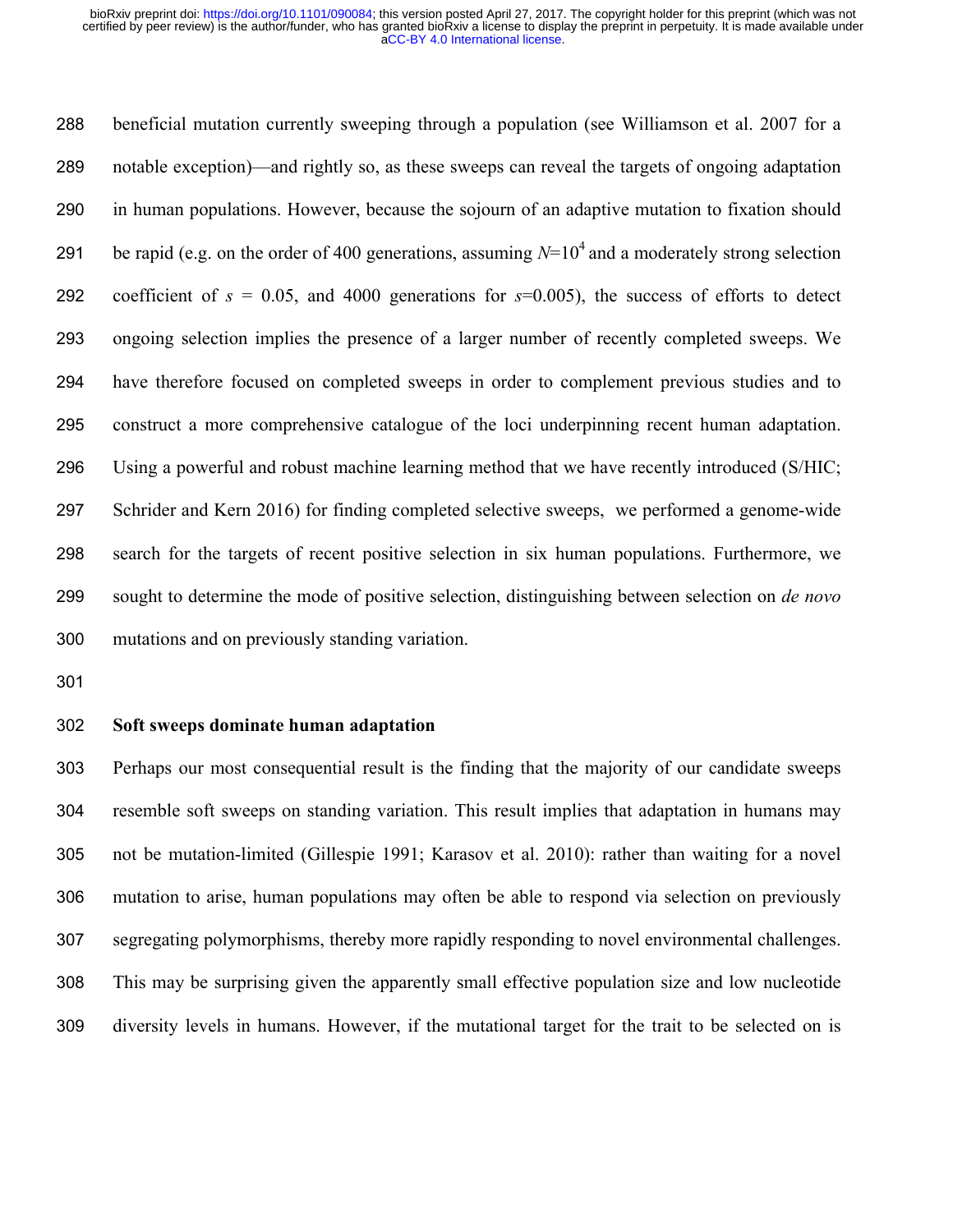fairly large, then the probability of a population harboring a mutation affecting that trait may be appreciable.

 While soft sweeps appear to be the dominant mode of selection globally, there is a significant increase in the proportion of putative hard sweeps in non-African populations relative to African populations. This is consistent with theoretical expectations, as larger populations have more standing variation for selection to act on (Hermisson and Pennings 2005). Moreover, the human migration out of Africa was associated with a severe population bottleneck (Marth et al. 2004; Fagundes et al. 2007). Soft selective sweeps may be "hardened" by a reduction in population size, which can result in the stochastic loss of some genetic backgrounds harboring the adaptive allele so that only a single haplotype reaches fixation (Wilson et al. 2014). Thus, though one might expect selection on segregating neutral or nearly neutral variation when a population enters a new environment with novel selective pressures, if the migration event is accompanied by a bottleneck then the population may experience a somewhat counterintuitive increase in the proportion of hard sweeps. Moreover, the causal relationship between population size and mode of adaptation may not be unidirectional. As Orr and Unckless (2014) have shown in the context of evolutionary rescue, when faced with a changing environment, a population which does not harbor standing variation that is beneficial may experience a more protracted decline in size while it waits for an adaptive *de novo* mutation.

 Our genome-wide results amplify results of earlier studies that by design have tried to infer the mode of adaptation in a smaller number of targeted loci. For instance Peter *et al.* (Peter et al. 2012) attempted to infer the mode of adaptation among 7 loci previously identified to be under selection in human populations. They report that half of the loci that they could confidently classify supported selection on standing variation. In *Drosophila melanogaster,*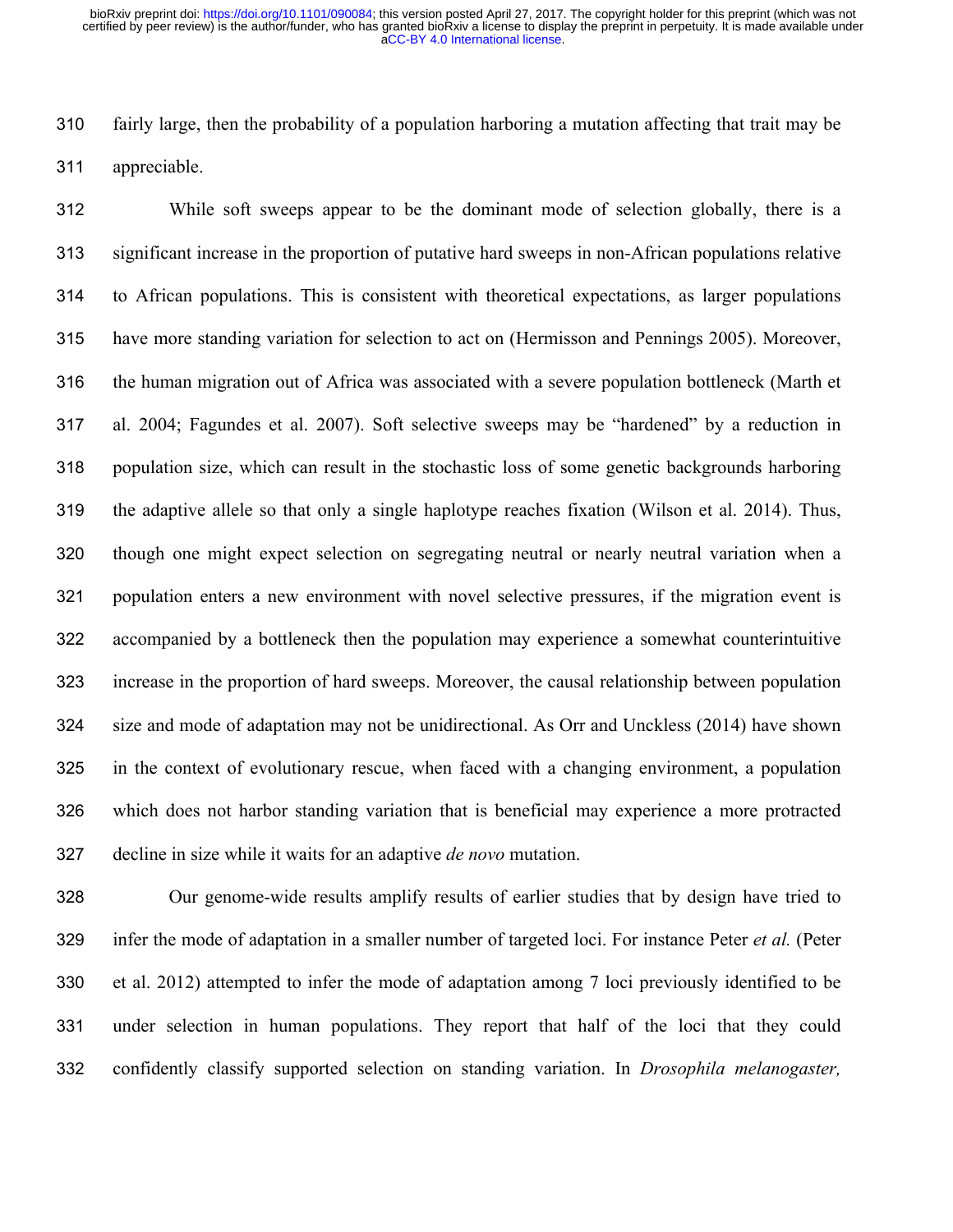when looking among strong outliers of haplotype homozgosity, Garud *et al.* (2015) found that patterns of variation in those regions were consistent with recent soft selective sweeps. Our finding, that the vast majority of sweeps in human populations are soft sweeps, thus underscores the ubiquity of selection from standing variation in natural populations. Indeed it seems plausible that adaptation from standing variation might be the rule, rather than the exception.

 There are two caveats affecting our ability to discriminate between selection on standing variation and on *de novo* mutations. First, while we have trained our classifier to detect soft sweeps on previously segregating mutations, soft sweeps may also occur via recurrent mutation to the adaptive allele (Pennings and Hermisson 2006b, a). Though there are some qualitative differences between these two models of soft sweeps (Berg and Coop 2015; Schrider et al. 2015), these are fairly subtle in comparison to the differences between the other models we consider. Thus, our classifiers may have sensitivity to both types of sweeps. If this is so, then some of the soft sweeps that we detect may result from recurrent mutation. Additionally, gene conversion during a sweep can transfer the adaptive mutation on to new genetic backgrounds (Jones and Wakeley 2008), thereby "softening" the sweep (Schrider et al. 2015). This implies that selection on a single *de novo* mutation could sometimes appear to be a soft sweep in our classification. In any case, our finding that most sweeps in humans do not appear to be hard sweeps underscores the importance of using methods that are sensitive to soft sweeps.

- 
- **Extensive impact of linked positive selection**

 Our analysis demonstrates that the impact of linked positive selection on genetic variation is considerable, with roughly half of the genome classified by S/HIC as being influenced by a nearby sweep. This result has important implications for efforts to infer demographic histories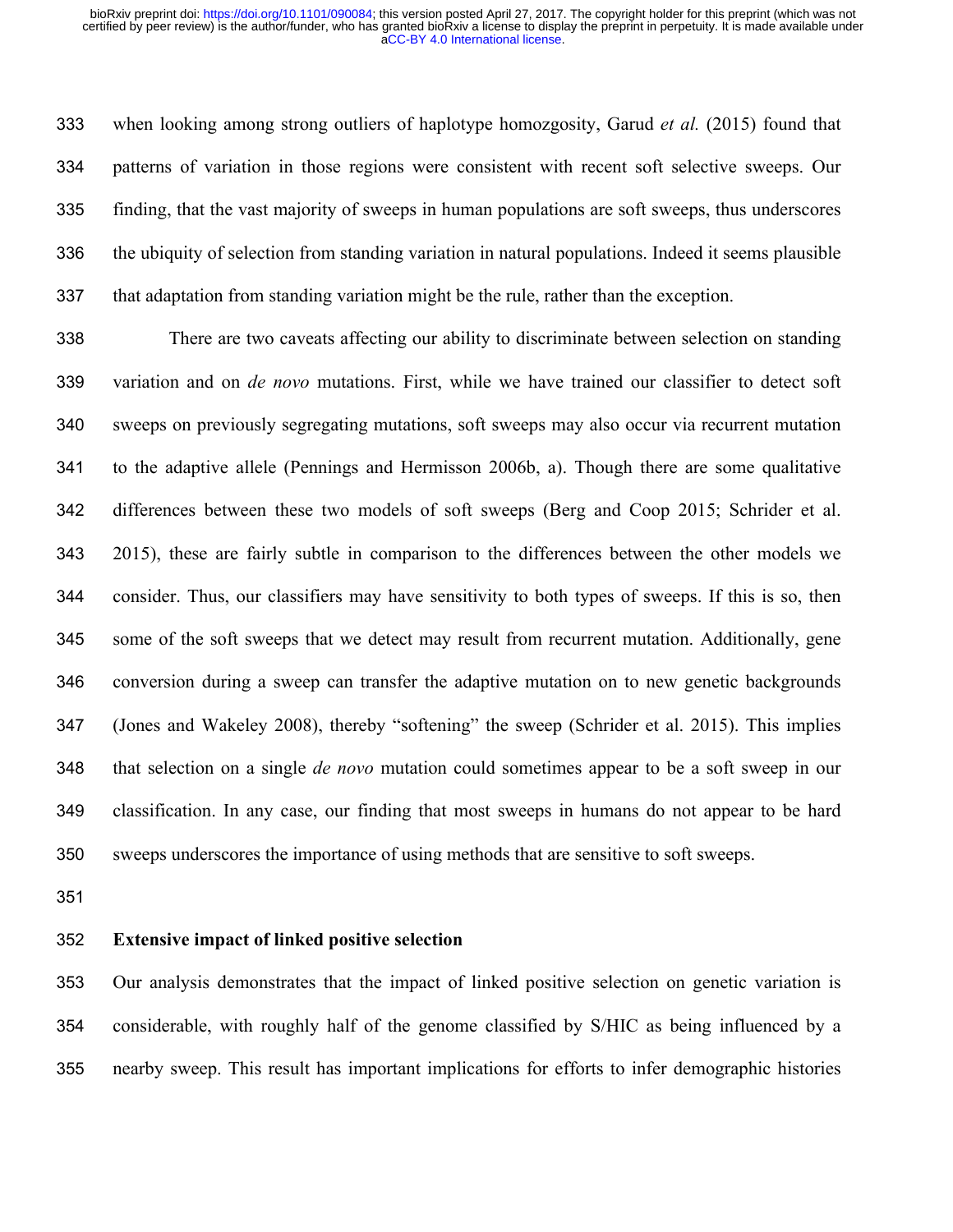from patterns of genetic polymorphism, as most inference methods hinge on the assumption of neutrality. Indeed, we have recently shown that linked positive selection has the potential to severely confound demographic inferences (Schrider et al. 2016). Similarly, Ewing and Jensen (2016) have found that background selection (Charlesworth et al. 1993) can also bias demographic estimates. One strategy is to use only those polymorphisms that are distant from genes and conserved noncoding elements to mitigate these effects (Gazave et al. 2014). One could further supplement such an approach by using S/HIC to directly ask which intergenic regions are unaffected by hitchhiking in order to further diminish the bias introduced by linked selection. We note that the putatively neutrally evolving regions found in this study can be obtained from our raw classification output (available at https://github.com/kern-lab/shIC/tree/master/humanScanResults).

 If linked positive selection affects much of the genome, then that implies that the frequencies of many neutral or weakly deleterious mutations may be altered by genetic draft (Gillespie 2000). That is to say, deleterious mutations that happen to reside on chromosomes that begin to sweep may be able to reach higher frequencies than expected from mutation-selection- drift equilibrium. Consistent with this, we observe a slight but significant excess of potentially deleterious polymorphisms in windows classified as linked to selective sweeps. Previously, Chun and Fay (2011) found evidence that the ratio of deleterious to neutral polymorphisms is elevated in sweep regions, concluding that hitchhiking carries linked deleterious variants to higher frequencies. Our finding that SNPs from the GWAS catalogue are also enriched regions linked to selective sweeps lends further support to this hypothesis. Indeed, several compelling examples of hitchhiking mutations known or suspected of causing disease have been described in the literature (Helgason et al. 2007; Chun and Fay 2011; Huff et al. 2012). Moreover it seems that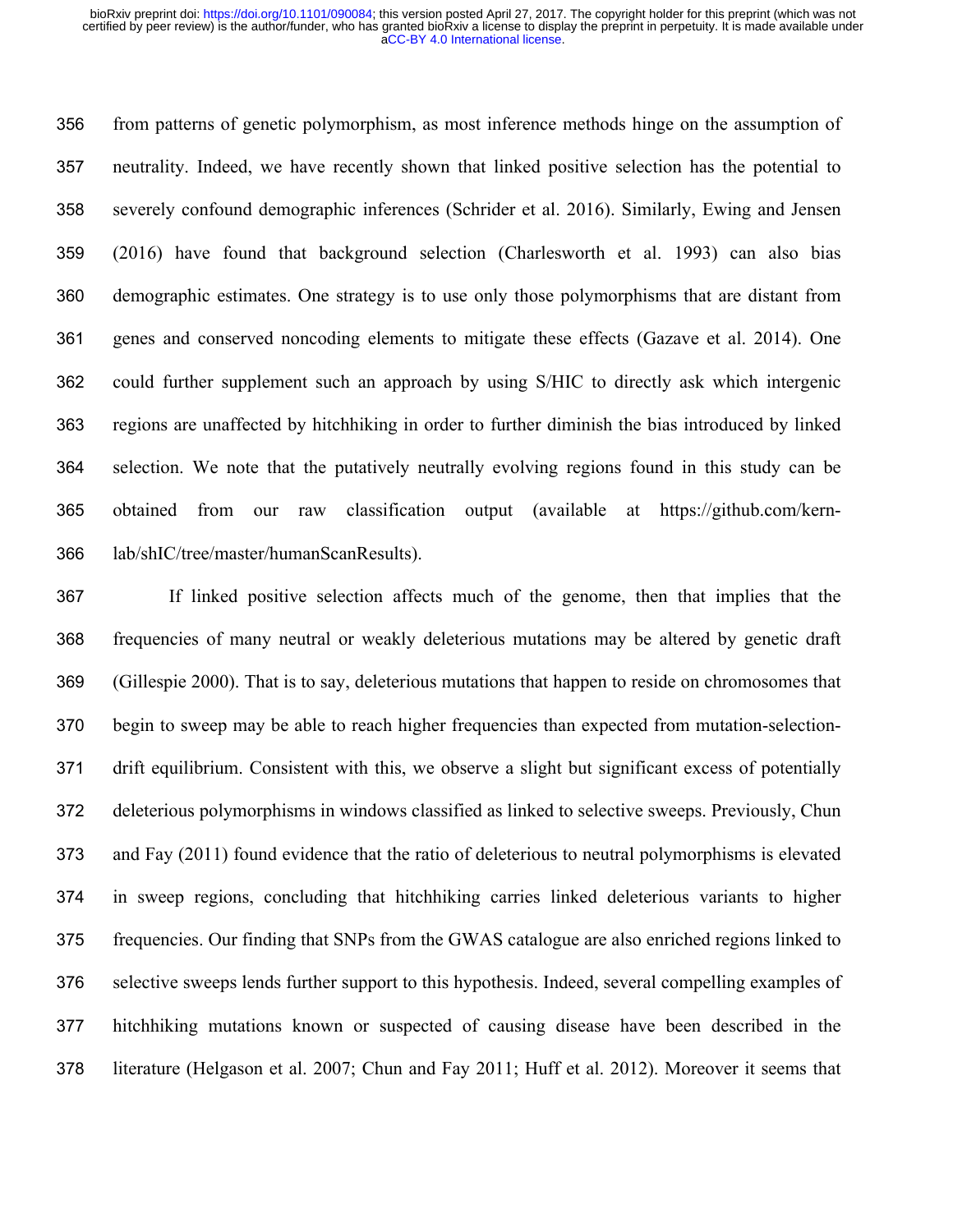the phenomenon of deleterious alleles hitchhiking along with strongly beneficial alleles is not restricted to humans: a recent study also uncovered evidence that selection during domestication

increased the frequency of deleterious polymorphisms in dogs (Marsden et al. 2016).

# **Targets of recent human selective sweeps**

 Our catalogue of sweep candidates allowed us to characterize the biological functions that are overrepresented in sweeps. Notably, we found a strong excess of spermatogenesis genes within sweep regions, a phenomenon previously observed by Voight et al. (2006). This signature may be a result of sexual selection, sexual conflict, and/or sperm competition (Swanson and Vacquier 2002). We also observed a significant enrichment of cancer-related genes among our sweep candidates. Nielsen et al. (2005a) found a similar enrichment of candidate genes under selection related to cancer when examining protein divergence between humans and chimpanzees. These authors found that some of these genes are also involved in spermatogenesis (much like our *CADM1* example), and concluded that genomic conflict between tumor suppression and the advantage of avoiding apoptosis during spermatogenesis may explain the selection on cancer genes. An alternative (and non-mutually exclusive) explanation is that the increase in longevity along the human lineage has created an immense selective pressure to reduce the rate of cancer progression by orders of magnitude (Nunney and Muir 2015).

 We also observed a significant excess of glutamate receptor genes targeted by sweeps, suggesting that these loci may underlie some of the dramatic neurological changes that have occurred along the human lineage. Consistent with this, we previously found evidence suggesting some of these glutamate receptor genes (along with other neurotransmitters) may have recently gained novel regulatory elements in humans (Schrider and Kern 2015; Meyer et al.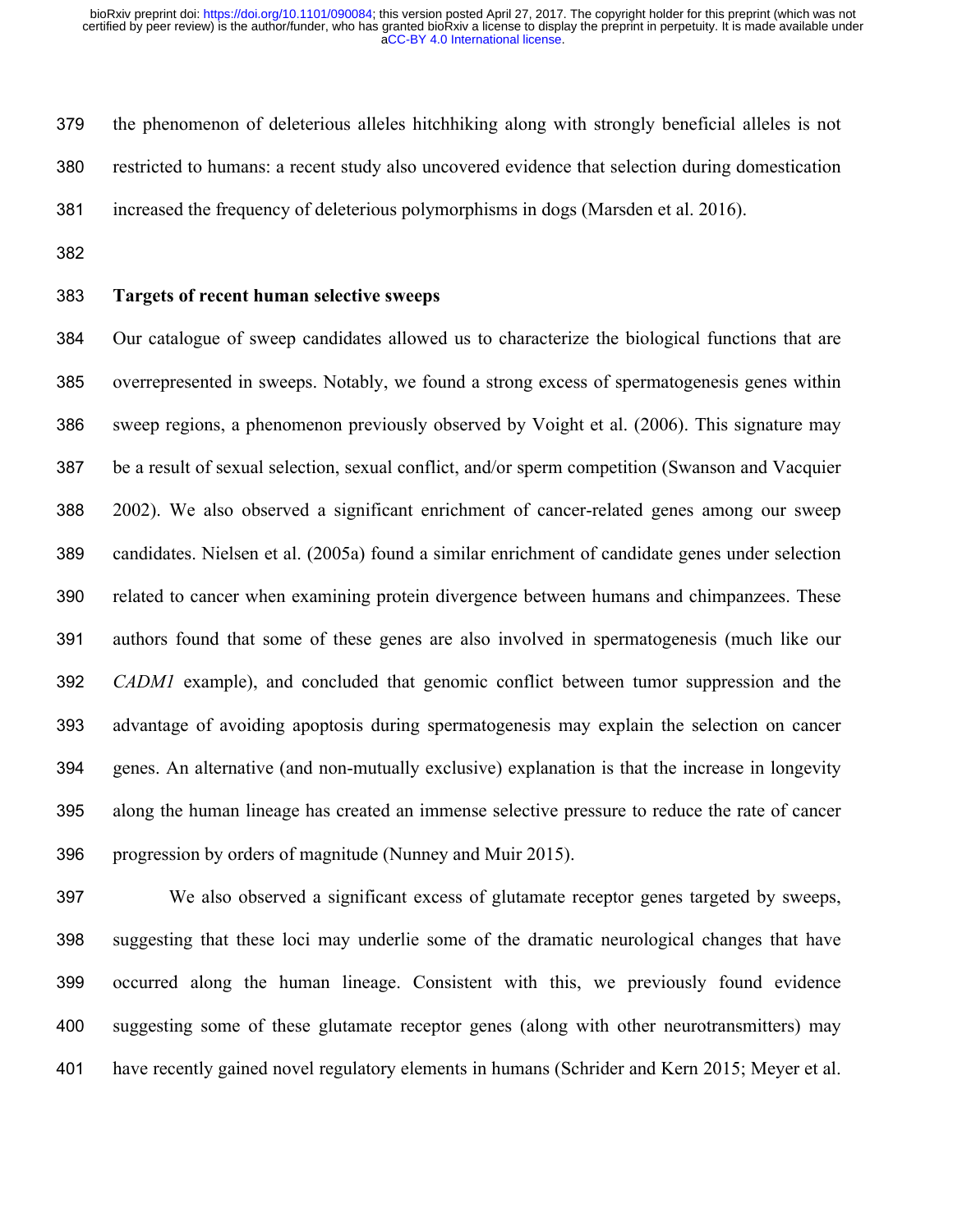2017). The most striking examples of glutamate receptors experiencing sweeps are *GRIA2* and *GRID2*, which show strong signatures of selection in multiple populations and physically interact with one another. The action of positive selection on multiple members of the protein complex appears to be a general phenomenon (fig. 3). For a more in-depth examination of positive selection in the PPI network, see Qian et al. (2015), who found that genes in candidate regions for positive selection were more likely to lie close together in the PPI network.

## **Conclusions**

 Our investigation has revealed several valuable insights into the adaptive process in human populations. The success of our approach exemplifies the potential of machine learning methods to elucidate the adaptive process in humans and other species (Fan et al. 2016). To date several machine learning methods have been devised to detect selective sweeps (Pavlidis et al. 2010; Lin et al. 2011; Ronen et al. 2013; Pybus et al. 2015; Sheehan and Song 2016), and they tend to substantially outperform more traditional approaches (see Schrider and Kern 2016). We suspect that machine learning could be used to make important inroads in answering a variety of evolutionary questions.

 Finally, Hernandez et al. (2011) argued that hard selective sweeps might be rare in human populations, and instead suggested that the majority of adaptation might be a consequence of selection on standing variation or selection on polygenic traits. We here find direct evidence that indeed this is the case—the vast bulk of human adaptation is occurring as a consequence of soft sweeps. Our observation thus reconciles Hernandez et al.'s findings with those of Enard et al., who conclude that the reduction in diversity around amino acid substitutions is caused by widespread selective sweeps (Enard et al. 2014). Moreover, while our scan leveraged a method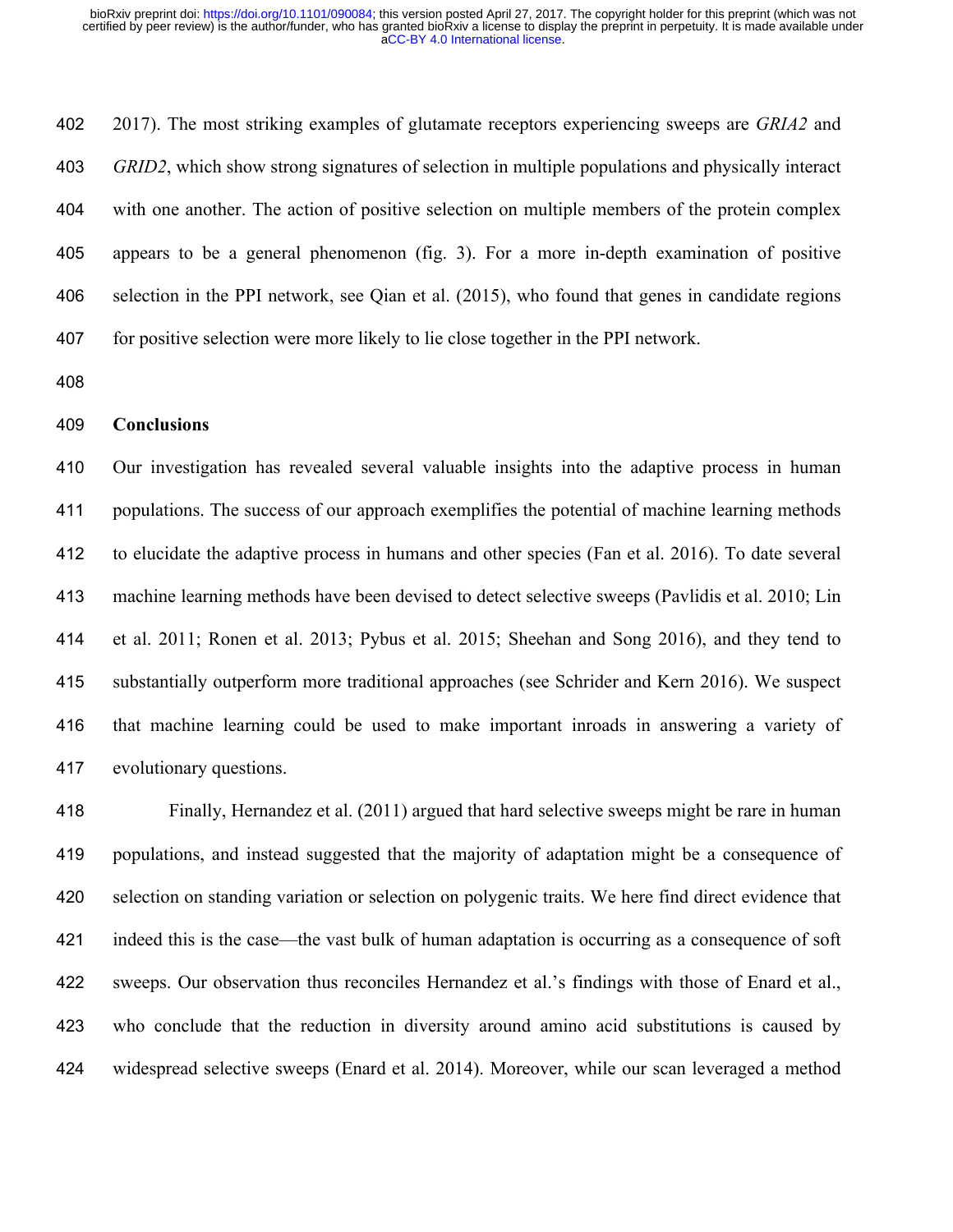that performs very well in detecting both hard and soft sweeps, it was not trained to detect cases of polygenic selection (e.g. Berg and Coop 2014). It is fair to assume that a large majority of phenotypes are determined by multiple loci, thus polygenic selection should be expected to be common. If that were the case, then it could very well be that an even larger portion of genetic variation is influenced by natural selection and its linked effects throughout the genome.

#### **METHODS**

#### **Sequence and annotation data**

 We downloaded phased genotype data from Phase 3 of the 1000 Genomes Project (Auton et al. 2015). This data set consists of 26 population samples from Africa, East Asia, South Asia, Europe, and the Americas. We wished to include only populations where the influence of admixture/migration on genetic variation appeared to be minimal, while still allowing us to characterize selection across multiple continents. We therefore chose to scan the following populations for selective sweeps: the GWD (Gambians in Western Divisions in The Gambia) and YRI (Yoruba in Ibadan, Nigeria) populations from West Africa, LWK (Luhya in Webuye, Kenya) from East Africa, JPT (Japanese in Tokyo, Japan) from Asia, CEU (Utah residents with Northern and Western European Ancestry) from Europe, and PEL (Peruvians from Lima, Peru) from the Americas. Examining Auton et al.'s results from running ADMIXTURE (Alexander et al. 2009), we see that for most values of *K*, each of these populations appears to correspond primarily to a single ancestral population rather than displaying multiple clusters of ancestry (see Extended Data Figure 5 from Auton et al. 2015). One exception may be the PEL population, but among the highly admixed American samples it appears to exhibit the smallest amount of possible mixed ancestry (for most values of *K*), so we retained this population in order to have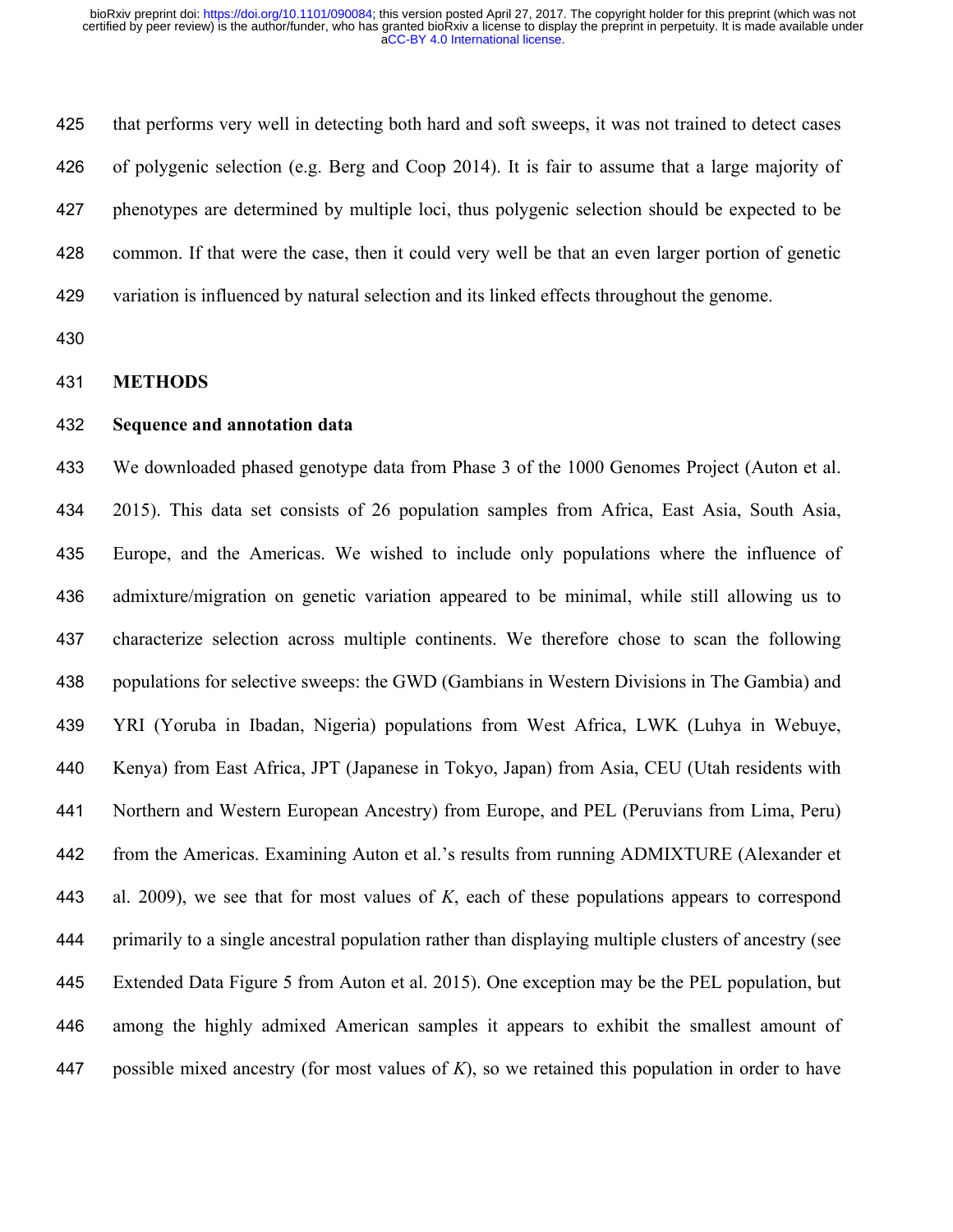some representation from the Americas. We opted not to examine any South Asian population, as for each of these samples ADMIXTURE inferred evidence of ancestry from three or more ancestral populations.

 We downloaded numerous annotation data sets containing genomic features to test for enrichment/depletion of selective sweeps and perform other downstream analyses. These included GENCODE gene model release 19 (Harrow et al. 2012) including pseudogenes (Pei et al. 2012), virus-interacting proteins from Enard et al. (2016), enhancers gained or along the human lineage since diverging from Old World monkeys (Cotney et al. 2013), and SIFT's (Kumar et al. 2009) predictions of damaging amino acid polymorphisms from dbNSFP version 3.2a (Liu et al. 2016). We obtained Gene Ontology (GO) annotations from ENSEMBL release 75 (Yates et al. 2016). We also downloaded coordinates of previously identified selective sweeps from dbPSHP (Li et al. 2013).

 We used the UCSC Table Browser (Karolchik et al. 2004) to obtain the following data sets: phenotype-associated SNPs from the GWAS Catalog (accessed Apr 12, 2016; Welter et al. 462 2014), ClinVar pathogenic SNPs and indels  $\leq$  20 bp in length (Apr 26, 2016; Landrum et al. 2016), COSMIC somatic mutations in cancer (accessed Feb 25, 2014; Forbes et al. 2015), phastCons elements conserved across primates (accessed Jun 2, 2013; Siepel et al. 2005), ENCODE transcription factor binding sites version 3 (accessed Aug 25, 2013; Dunham et al. 2012), tables of genes and SNPs implicated in Mendelian phenotypes from OMIM (accessed May 2, 2016; Amberger et al. 2015), and KEGG pathway annotations (accessed Apr 27, 2016; Kanehisa et al. 2015). For each of these data sets we used GRCh37/hg19 coordinates.

 In order to examine the prevalence of selective sweeps within interacting gene networks, we downloaded physical and genetic interactions from BioGRID version 3.4.136 (Chatr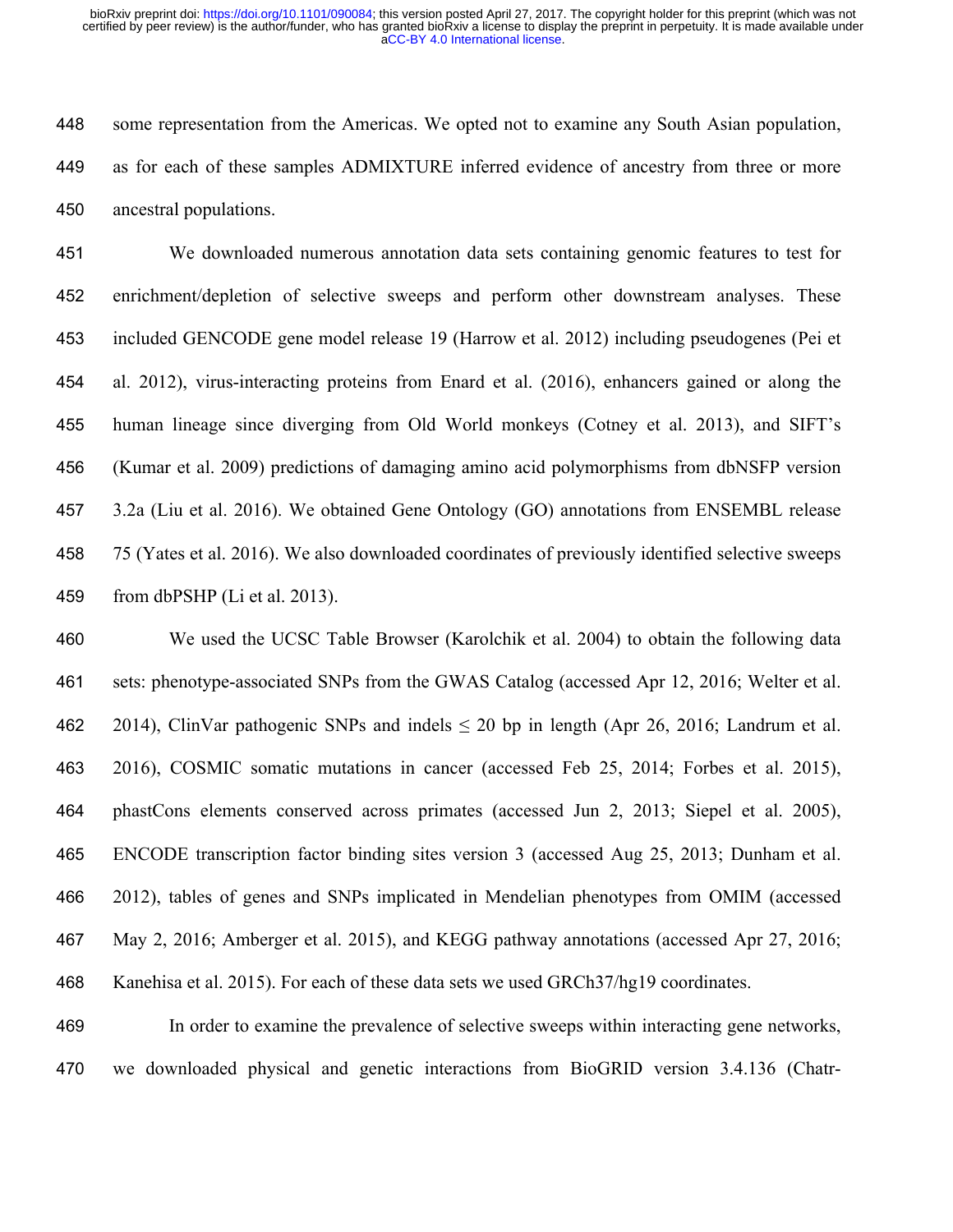Aryamontri et al. 2015). Our set of genetic interactions consisted of those annotated as "synthetic genetic interaction defined by inequality," "suppressive genetic interaction defined by inequality," or "additive genetic interaction defined by inequality." Physical interactions included those annotated as "direct interaction," "association," or "physical association." We extracted transcription factor-target interactions from ORegAnno (accessed Dec 22, 2015; Griffith et al. 2008), retaining only interacting pairs where the ENSEMBL gene identifier were provided for both genes in order to avoid ambiguity.

#### **Building classifiers to detect selective sweeps**

 To detect sweeps we used S/HIC (https://github.com/kern-lab/shIC), a machine learning approach we previously described and showed to be remarkably powerful and robust to non- equilibrium demography (Schrider and Kern 2016). Briefly, the S/HIC machine learning approach leverages spatial patterns (along a genome) of a variety of population genetic summary statistics to classify genomic windows as being the target of a completed hard sweep (hard), being closely linked to a hard sweep (hard-linked), a completed soft sweep (soft), linked to a soft sweep (soft-linked), or evolving neutrally (neutral). While this classification approach allows inference when considering a large number of features jointly, it necessitates training from a large number of data instances known to belong to each class. Because the number of genomic windows known to belong to each our five classes is limited, we must rely on simulation to generate our training data. To this end we used the program discoal (Kern and Schrider 2016) to simulate large chromosomal regions, subdivided into 11 sub-windows. Training examples for the 492 hard class experienced a hard sweep in the center of the central sub-window (i.e. the  $6<sup>th</sup>$ window), while examples for the hard-linked class experienced a hard sweep in the center of one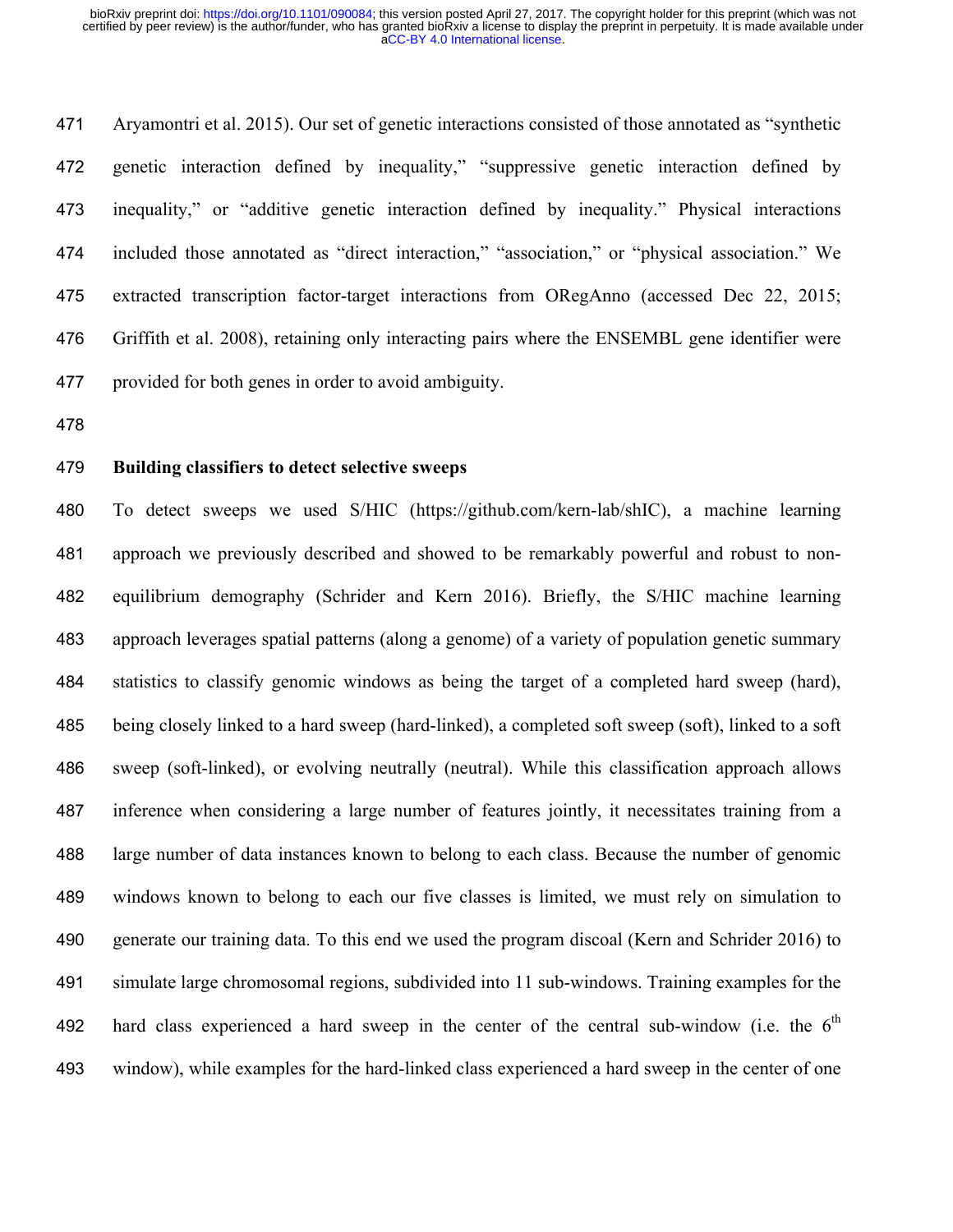of the remaining sub-windows (selected randomly). Analogous simulations with soft sweeps were generated for the soft and soft-linked classes, respectively. Finally, neutrally evolving examples did not experience any selective sweep.

 We sought to train a classifier for each population under a demographic model that offers a better approximation to the population size history than the standard neutral model. For this we used Auton et al.'s (2015) population histories inferred by PSMC (Li and Durbin 2011). The 1000 Genomes Project's PSMC output did not contain estimates of *θ*, the population mutation rate parameter. Thus for each population we conducted a grid search by simulating genomic windows with the appropriate sample size under each demographic model with varying values of *θ*=4*NuL* (where *L* is the length of the locus, which we set to 100 kb); the grid of *θ* values raged 504 from 10 to 250, examining multiples of 10. For each value of  $\theta$ , we compared the values of  $\pi$ 505 (Nei and Li 1979),  $\hat{\theta}_w$  (Watterson 1975),  $\hat{\theta}_H$  (Fay and Wu 2000),  $H_2/H_1$  (Garud et al. 2015), and *ZnS* (Kelly 1997) from 1000 simulations to those from 1000 randomly selected genomic loci (calculated as described below), calculating the mean of each statistic in the real and simulated datasets. We chose as the final values of *θ* that for which the sum of the percent deviations of the simulated from the observed means of each statistic was minimized. This estimate of *θ* allowed us to calculate estimated population sizes and times scaled by the number generations for each time point in the history inferred by PSMC. The harmonic mean of each population's size was calculated by taking the estimated population size for each of the last 4*N* generations. We note that these models may not accurately capture the demographic histories of the populations we examined due to the confounding effects of positive (Schrider et al. 2016) and negative (Ewing and Jensen 2016) selection. However, because of S/HIC's robustness to demographic misspecification, we do not expect this to severely impact our analysis (Schrider and Kern 2016).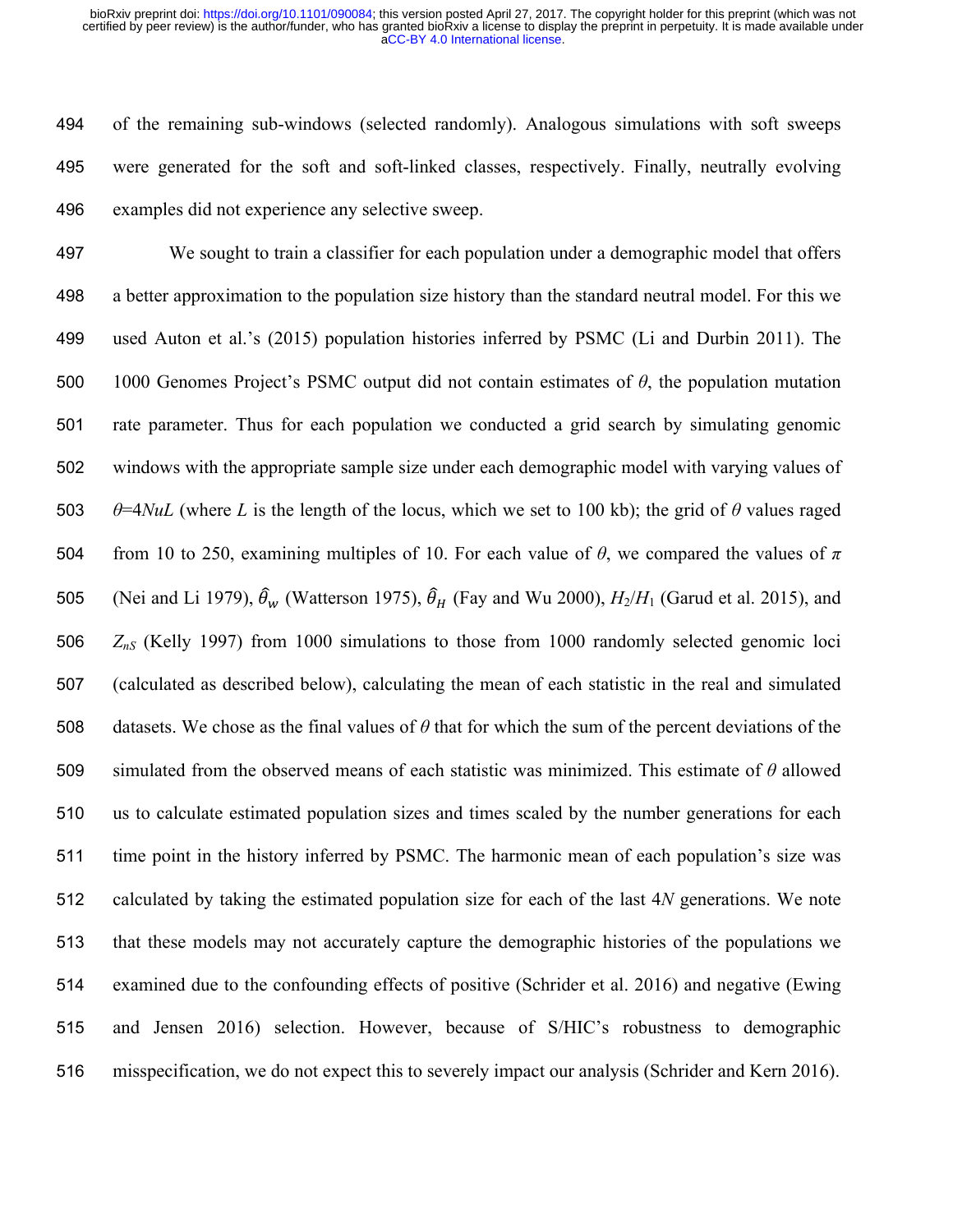For each population we simulated a total of 2000 regions for each of our five classes. For simulations involving sweeps, we drew the selection coefficient from *U*(0.005, 0.1), the sweep completion time from *U*(0, 2000), the initial selected frequency for soft sweeps from *U*(1/*N*, 0.2). We drew values of *θ* uniformly from a range spanning exactly one order of magnitude, specified so that the mean value of *θ* was equal to that estimated for the population as described above. We 522 drew recombination rates from an exponential distribution with mean  $1\times10^{-8}$ , truncated at triple the mean due to memory constraints. The simulation program discoal requires some of these parameters to be scaled by the present-day effective population size; we did this by taking the 525 mean value of  $\theta$  and dividing by 4*uL*, where u was set to  $1.2 \times 10^{-8}$  (Kong et al. 2012). The full command lines we used to generate 1.1 Mb regions (to be subdivided into 11 windows each 100 kb in length) for each population are shown in supplementary table S5. We also simulated 1000 test examples for each population in the same manner as for the training data.

 In order to address the potential for purifying and background selection to confound our classifiers, we simulated additional test sets of 1000 genomic windows 1.1 Mb in length with varying arrangements of selected sites. In order to mimic patters of purifying/background selection expected in the human genome as closely as possible, for each of our 1000 replicates we randomly selected a 1.1 Mb window from the human genome and asked which sites were found within either a GENCODE exon (Harrow et al. 2012) or within a phastCons (Siepel et al. 2005) conserved element from the UCSC Genome Browser's 100-way vertebrate alignment (Kent et al. 2002). Sites in the simulated chromosome corresponding to these functional elements in the human genome were labeled as "selected" in the simulations. In "selected" regions, 25% of all new mutations had no fitness effect, while the remaining 75% had a selection coefficient drawn from a gamma distribution with mean of −0.0294 and a shape parameter of 0.184 (the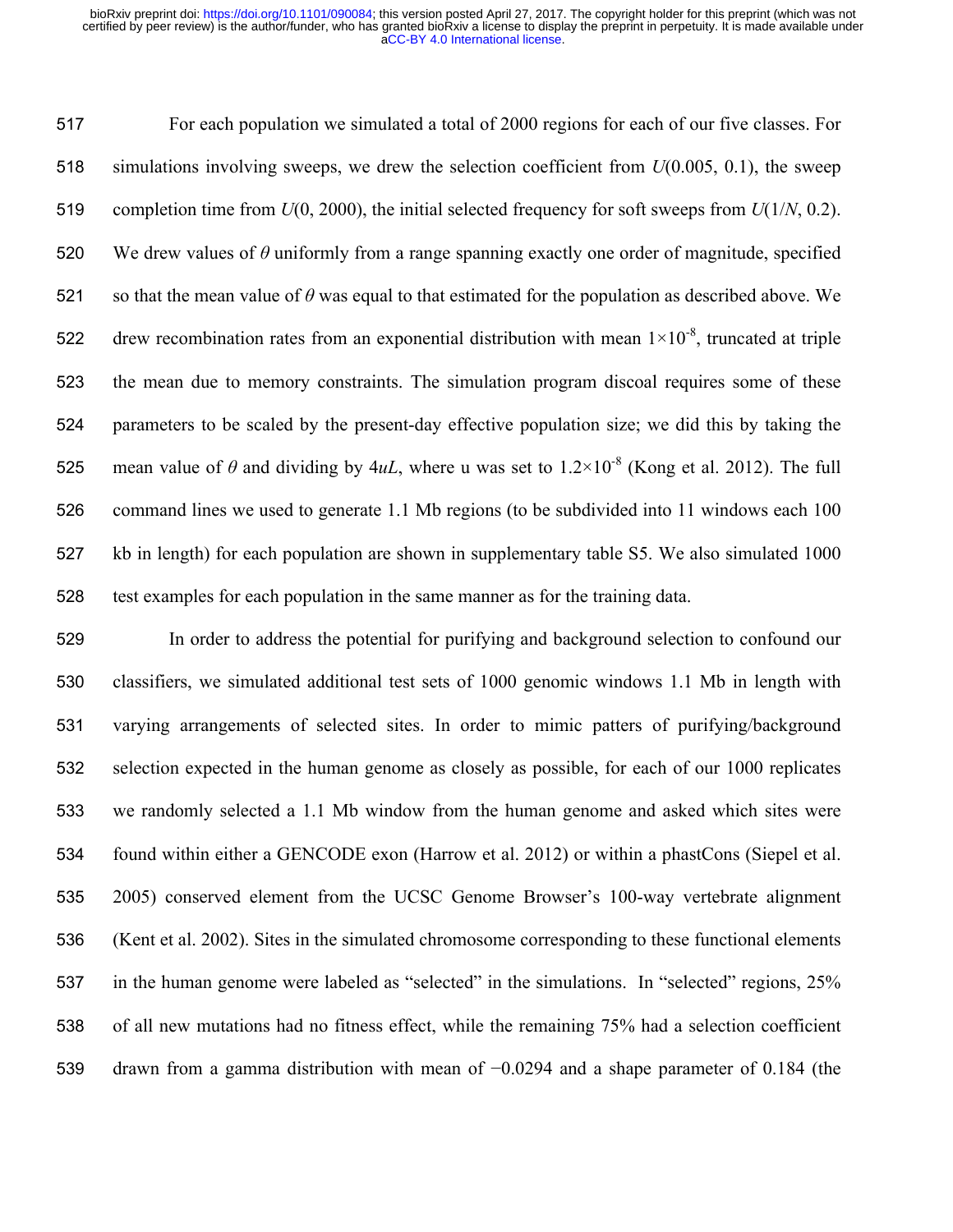African model from Boyko et al. 2008). We limit fitness effects of new mutations to 75% in an effort to mimic coding regions of the genome. We note that this percentage may not be accurate for noncoding functional regions, though it is likely that some fraction of mutations in these regions is effectively neutral. All mutations outside of the selected regions were fitness-neutral. These simulations were performed for both our GWD and JPT demographic models using the fwdpy11 (https://github.com/molpopgen/fwdpy11) forward population genetic simulator (Thornton 2014), using the same mutation rates, recombination rates, and history of instantaneous population size changes as used in our coalescent simulations described in supplementary table S5. Feature vectors were then generated for each of these simulated test examples in the same manner as for our coalescent simulations. We also tested each population's classifier against test sets generated by discoal with different fixed values of *θ* (but otherwise with the same parameterizations shown in supplementary table S5) in order to ensure that our approach was robust to uncertainty in the estimate of this parameter (supplementary fig. S4).

 Our feature vector for each simulated region examined the spatial patters (following 554 Schrider and Kern 2016) of each of the following statistics:  $\pi$  (Nei and Li 1979),  $\hat{\theta}_w$  (Watterson 555 1975),  $\hat{\theta}_H$  (Fay and Wu 2000), the number of distinct haplotypes, average haplotype 556 homozygosity, Garud et al.'s (2015)  $H_{12}$  and  $H_2/H_1$  statistics,  $Z_{nS}$ ,  $\omega$  (Kim and Nielsen 2004), and the maximum frequency of derived mutations (Li 2011). Before calculating these summary statistics we masked a number of sites within each simulation by randomly selecting a 1.1 Mb region from our empirical windows sampled throughout the genome and masking the same regions in the simulated window as were masked in the genomic window (see below). Thus our simulated windows exhibit the same distribution of regions of missing data as the windows to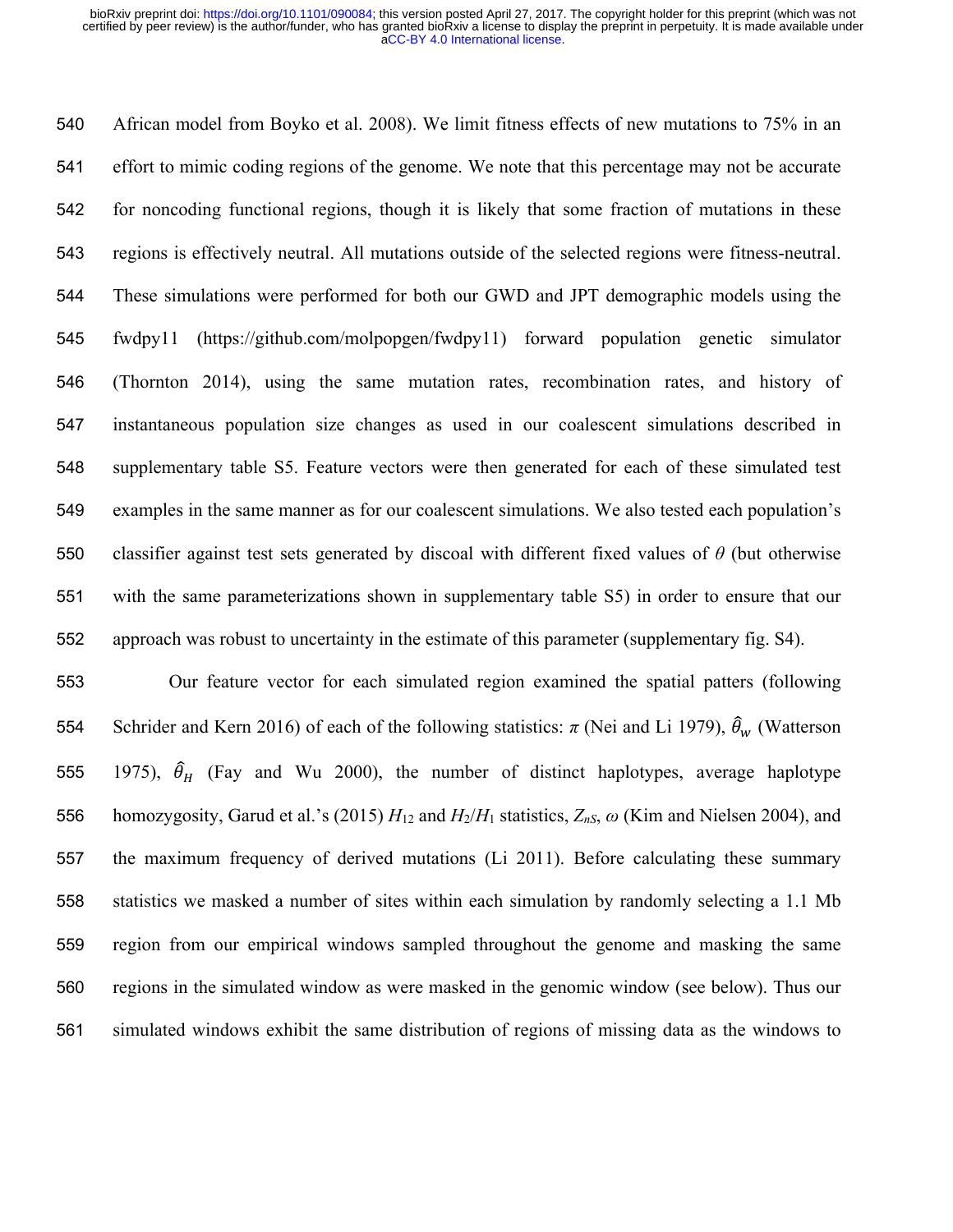which we applied our classifiers. We then used S/HIC to train extra-trees classifiers (Geurts et al. 2006), one for each population.

#### **Classifying genomic windows in each population**

 Having trained our classifiers, we then applied them to genomic data from the corresponding population. We inferred ancestral states of polymorphisms and masked inaccessible sites (whether polymorphic or not) in the same manner as described previously (Schrider and Kern 2016). We then used S/HIC to classify the central 100 kb sub-window of 1.1 Mb windows across the autosomes, while taking the stringent approach of omitting those for which any sub-window was less than 25% accessible, before sliding 100 kb downstream to examine the next window. We also removed windows where any of the three central sub-windows had a mean recombination rate of zero (using data from Kong et al. 2010). Importantly, for each retained 1.1 Mb window, we recorded the locations of all sites deemed inaccessible for use in masking our training data (see above). In total we classified 13,968 windows, accounting for 48.5% of the assembled autosomes. For our classifications we simply took the class that S/HIC's classifier inferred to be the most likely one, but we also used S/HIC's posterior class membership probability estimates in order to experiment with different confidence thresholds (results shown in supplementary table S2). For a given threshold, we required the sum of a windows' hard and soft sweep posterior probabilities to be greater than or equal to the threshold before labeling the window as a sweep; the mode of the sweep was that corresponding to the greater posterior probability among the hard and soft sweep classes.

 In order to count the number of distinct sweep candidates found within our set of populations , we simply merged all 100 kb windows classified as a sweep of either type that were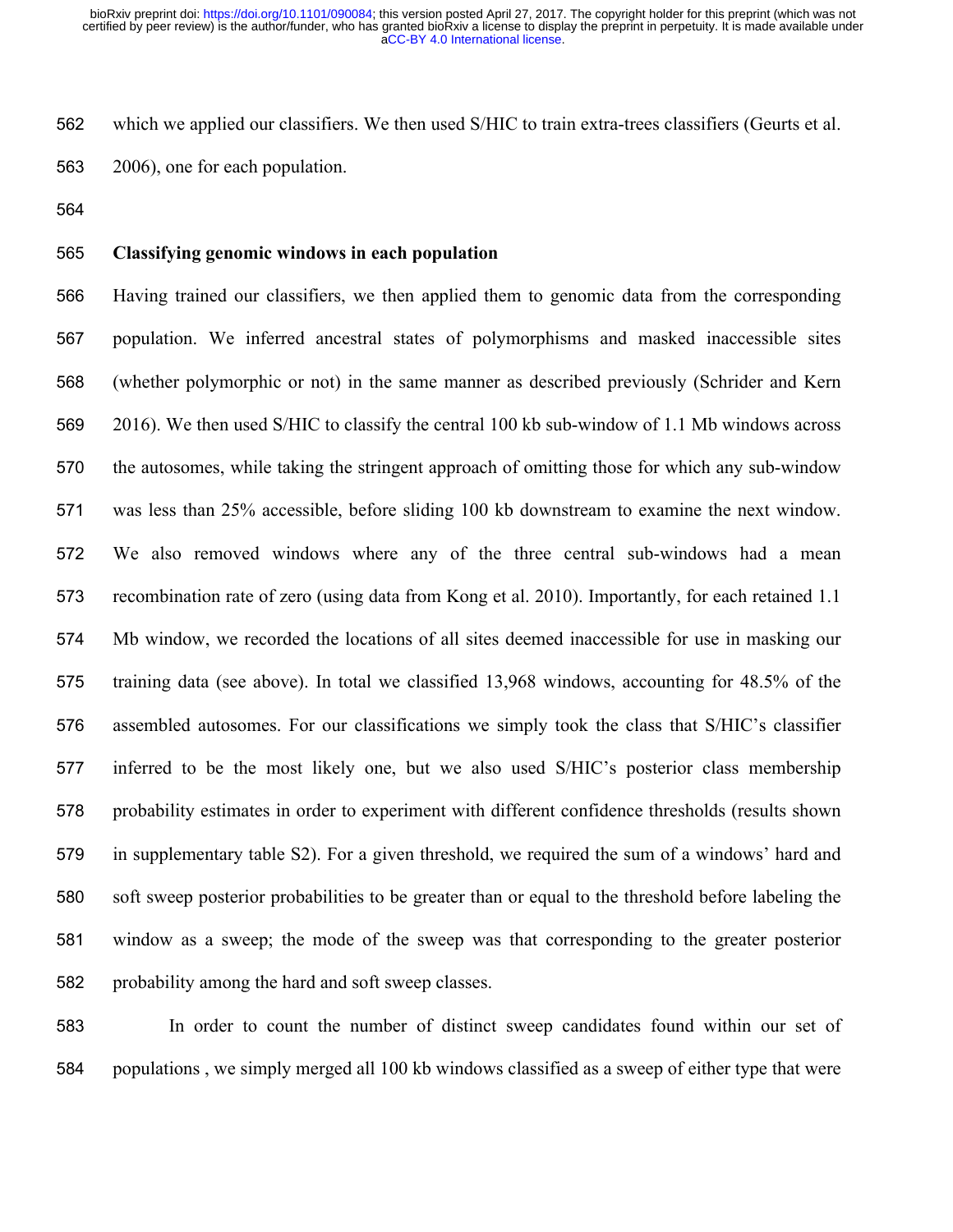located either at the exact same coordinates or adjacent to one another, repeating this until no more sweep regions could be merged. If all constituent windows were classified as soft, we counted the sweep as soft; otherwise we counted it as a hard sweep. We used a similar approach but examining classifications from only one population at a time in order to count the number of sweeps of each type in that population. If a gene found within a sweep window identified by S/HIC was not found in an entry of dbPSHP (Li et al. 2013), we referred to it as a novel sweep. Visualization of sweep candidates was performed using the UCSC Genome Browser (Kent et al. 2002) , along with custom tracks showing values of various population genetic summary statistics and selection scan scores for the CEU, YRI, and JPT populations from the Human Positive Selection Browser (Pybus et al. 2013). Our classification results are available at https://github.com/kern-lab/shIC/tree/master/humanScanResults.

#### **Permutation tests for enrichment of annotation features in sweeps**

 To determine whether certain annotation features were enriched within any of our five classes, we carefully designed a permutation test to account for the subset of the genome that we examined with S/HIC, as well as the spatial correlation of S/HIC's classifications (i.e. adjacent windows are especially likely to receive the same classification). Briefly, the permutation algorithm begins by examining our classification results for a given population and keeping track of the length of runs of consecutive windows assigned to each class. The permutation algorithm then selects a chromosome, and begins at its first classified window (i.e. not removed by data filtering). A run length and associated class assignment is then randomly drawn without replacement. This process continues until the end of the chromosome, and then another chromosome is selected until the end of the final chromosome is reached, at which point the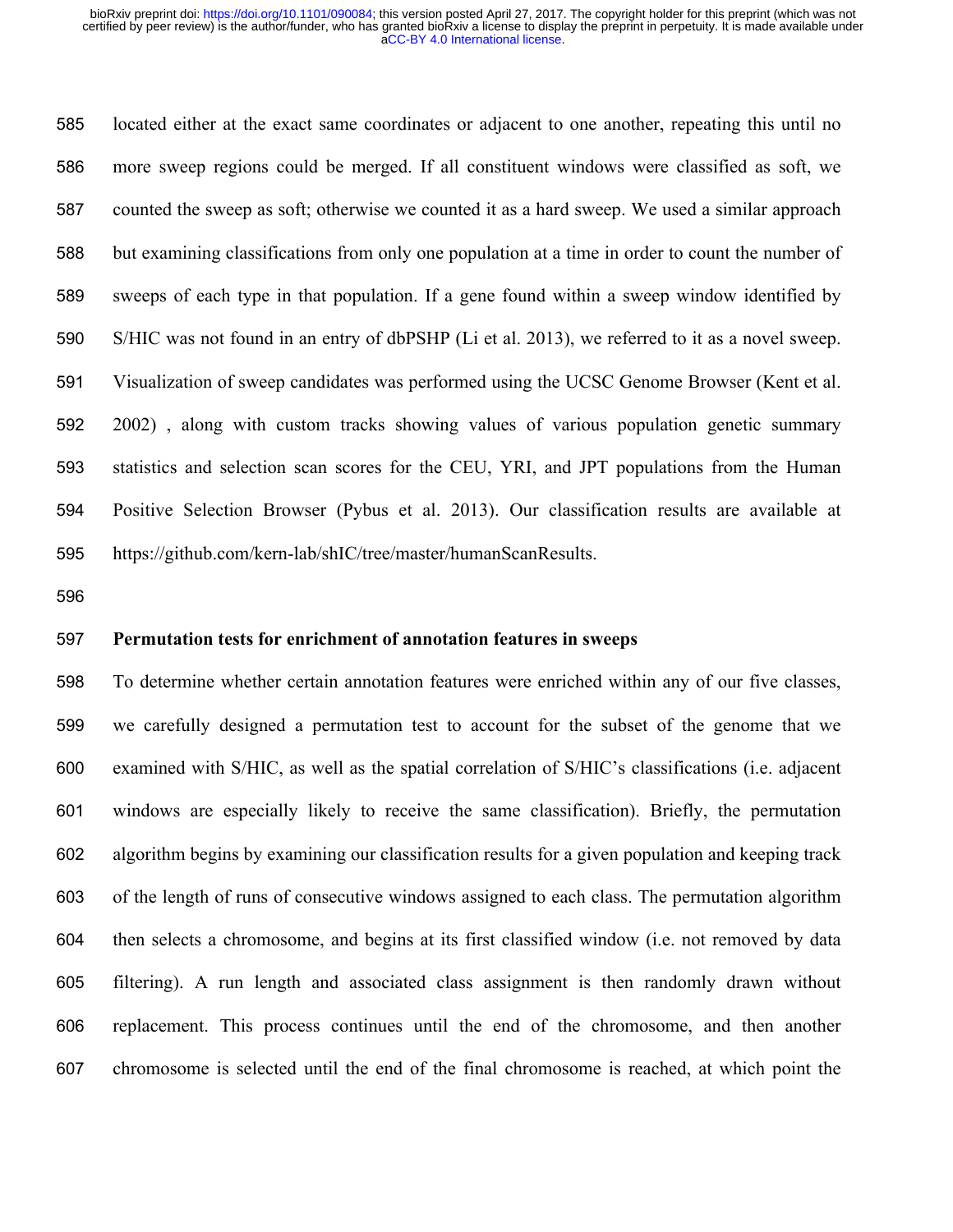permutation has been completed. We then repeated this permutation procedure 10,000 times for each population. Note that this process preserves the run length distribution of our classifications while permuting them across the set of genomic windows that had enough unmasked data to be included in our scan.

 After constructing our permuted data sets, we conducted one-sided enrichment tests by counting the number of base pairs in the intersection between the S/HIC class of interest and the annotation feature of interest, and comparing this number to its distribution among the permuted data sets. The fraction of permuted data sets where this intersect was greater than or equal to that observed for the real data is the *p*-value. Because we tested each of S/HIC's five classes for enrichment of a fairly large number of genomic features (supplementary table S3), we corrected for multiple testing using false discovery rate *q*-values following Storey (2002). When testing GO terms and KEGG pathways for enrichment, we considered only the hard and soft sweep classes, corrected for calculating *q*-values separately for each class.

 We also asked whether the number of pairs of interacting genes both overlapping windows classified as sweeps was greater than in our permuted data sets. To ensure that our results were not inflated by the spatial clustering of interacting genes, we only counted interacting pairs overlapping sweep windows if they were separated by at least 10 Mb or on separate chromosomes. In addition, if we observed an interaction between two genes, *A* and *B*, that each overlapped sweeps, and a third sweep candidate gene, *C*, was found, to avoid redundancy we counted at most one interaction between *A* and *C* and *B* and *C*, even if *C* was found interact with both other genes. As with GO and KEGG terms, we only searched the hard and soft classes for enrichments before calculating one-sided q-values as described above.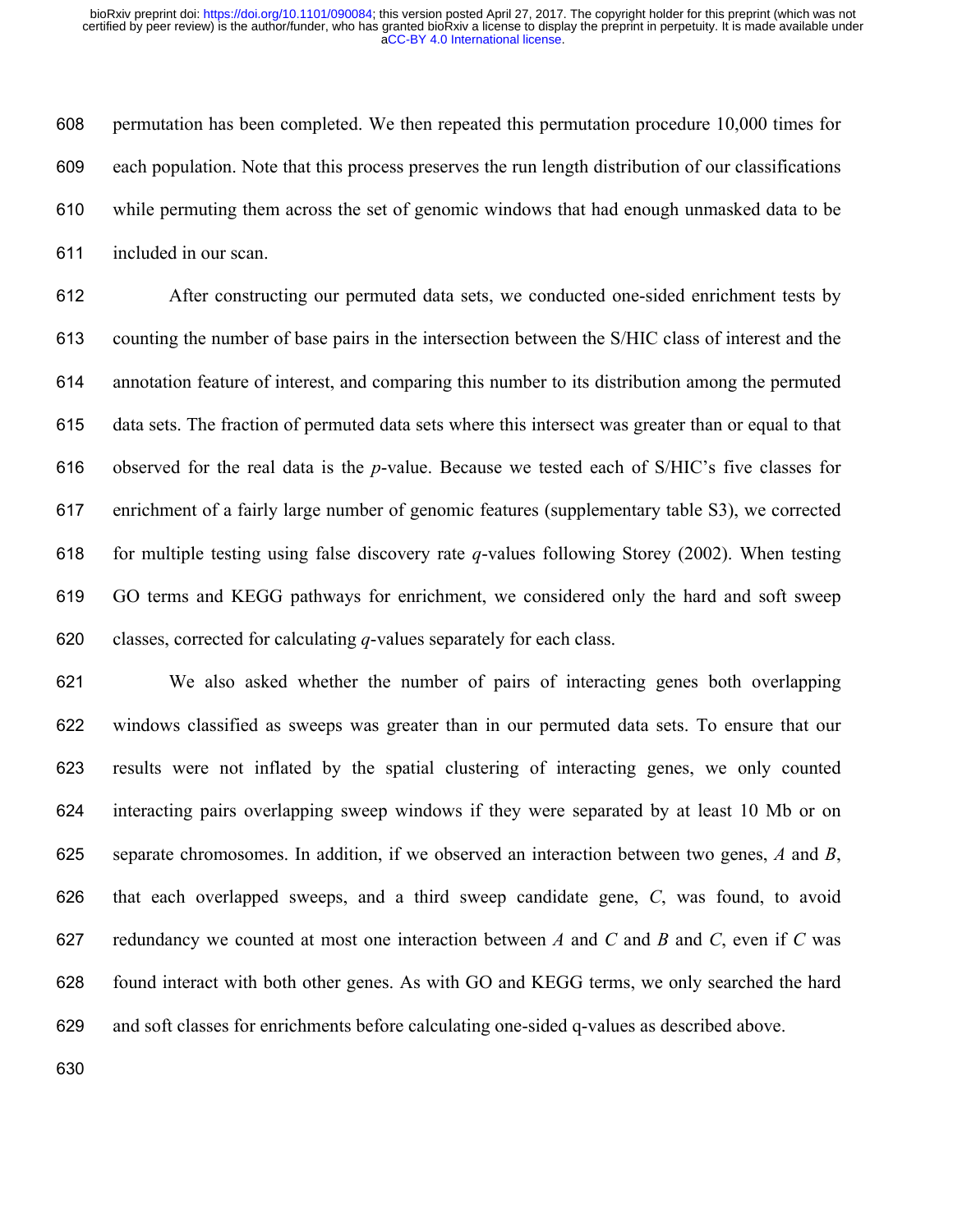# **ACKNOWLEDGMENTS**

- We thank Matthew Hahn, David Enard, and three anonymous reviewers for feedback on the
- manuscript. D.R.S. was supported in part by NIH award no. K99HG008696. A.D.K. was
- supported in part by NIH award no. R01GM078204.
- 

#### **REFERENCES**

- 
- Akey JM. 2009. Constructing genomic maps of positive selection in humans: Where do we go from here? *Genome Res* 19: 711-722.
- Alexander DH, Novembre J and Lange K. 2009. Fast model-based estimation of ancestry in unrelated individuals. *Genome Res* 19: 1655-1664.
- Allinen M, Peri L, Kujala S, Lahti**-**Domenici J, Outila K, Karppinen SM, Launonen V and Winqvist R. 2002. Analysis of 11q21–24 loss of heterozygosity candidate target genes in breast cancer: indications of TSLC1 promoter hypermethylation. *Genes Chromosomes Cancer* 34: 384-389.
- Amberger JS, Bocchini CA, Schiettecatte F, Scott AF and Hamosh A. 2015. OMIM. org: Online Mendelian Inheritance in Man (OMIM®), an online catalog of human genes and genetic disorders. *Nucleic Acids Res* 43: D789-D798.
- Andolfatto P. 2007. Hitchhiking effects of recurrent beneficial amino acid substitutions in the Drosophila melanogaster genome. *Genome Res* 17: 1755-1762.
- Auton A, Brooks LD, Durbin RM, et al. 2015. A global reference for human genetic variation. *Nature* 526: 68-74.
- Begun DJ, Holloway AK, Stevens K, et al. 2007. Population genomics: whole-genome analysis of polymorphism and divergence in Drosophila simulans. *PLoS Biol* 5: e310.
- Berg JJ and Coop G. 2014. A population genetic signal of polygenic adaptation. *PLoS Genet* 10: e1004412.
- Berg JJ and Coop G. 2015. A Coalescent Model for a Sweep of a Unique Standing Variant. *Genetics* 201: 707-725.
- Birky CW and Walsh JB. 1988. Effects of linkage on rates of molecular evolution. *Proceedings of the National Academy of Sciences* 85: 6414-6418.
- Boyko AR, Williamson SH, Indap AR, et al. 2008. Assessing the evolutionary impact of amino acid mutations in the human genome. *PLoS Genet* 4: e1000083.
- Bryk J, Hardouin E, Pugach I, Hughes D, Strotmann R, Stoneking M and Myles S. 2008. Positive selection in East Asians for an EDAR allele that enhances NF-κB activation. *PLoS ONE* 3: e2209.
- Charlesworth B, Morgan M and Charlesworth D. 1993. The effect of deleterious mutations on neutral molecular variation. *Genetics* 134: 1289-1303.
- Chatr-Aryamontri A, Breitkreutz B-J, Oughtred R, et al. 2015. The BioGRID interaction database: 2015 update. *Nucleic Acids Res* 43: D470-D478.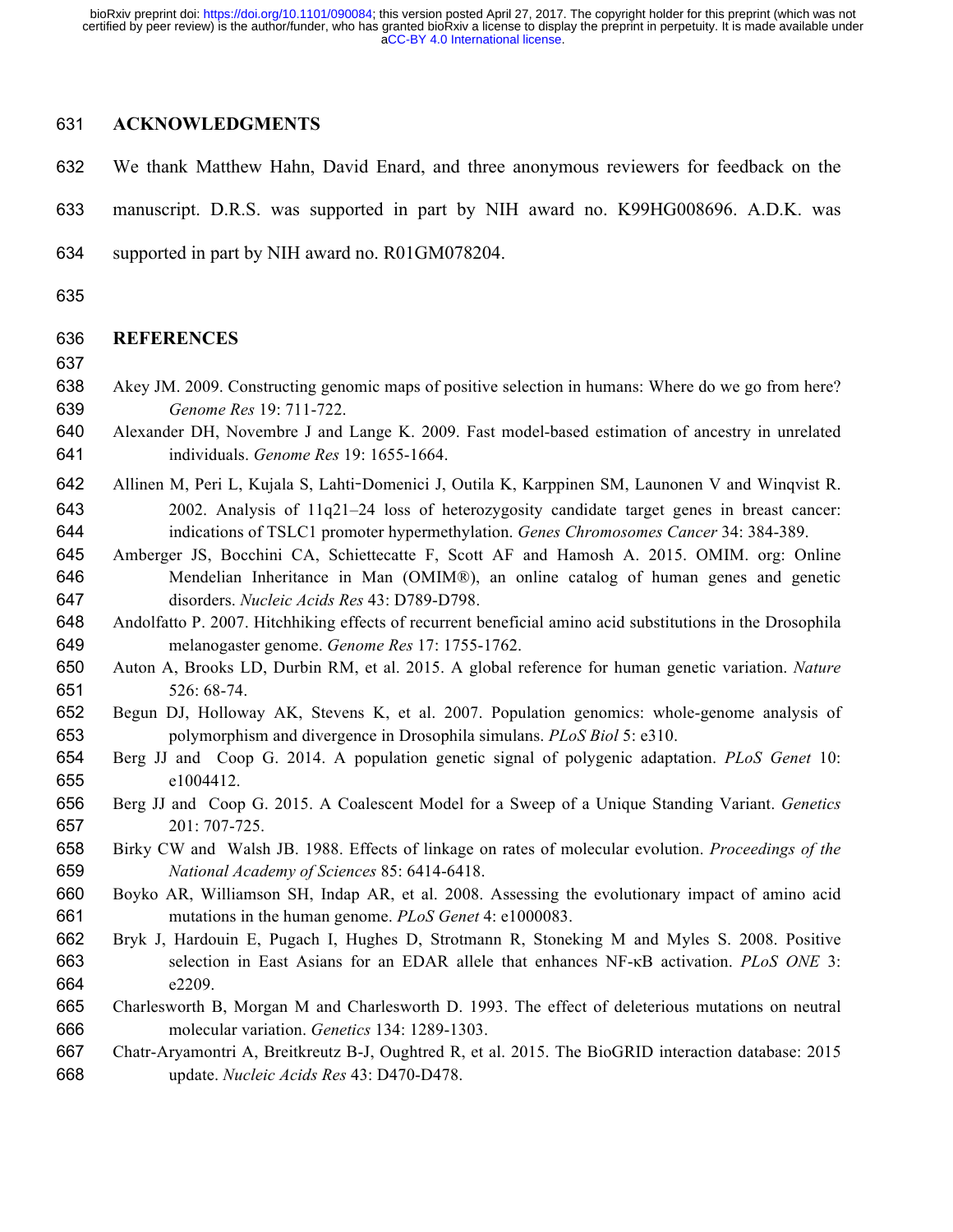- Chun S and Fay JC. 2011. Evidence for hitchhiking of deleterious mutations within the human genome. *PLoS Genet* 7: e1002240.
- Cotney J, Leng J, Yin J, Reilly SK, DeMare LE, Emera D, Ayoub AE, Rakic P and Noonan JP. 2013. The Evolution of Lineage-Specific Regulatory Activities in the Human Embryonic Limb. *Cell* 154: 185-196.
- Dunham I, Kundaje A, Aldred SF, et al. 2012. An integrated encyclopedia of DNA elements in the human genome. *Nature* 489: 57-74.
- Enard D, Cai L, Gwennap C and Petrov DA. 2016. Viruses are a dominant driver of protein adaptation in mammals. *eLife* 5: e12469.
- Enard D, Messer PW and Petrov DA. 2014. Genome-wide signals of positive selection in human evolution. *Genome Res* 24: 885-895.
- Ewing GB and Jensen JD. 2016. The consequences of not accounting for background selection in demographic inference. *Mol Ecol* 25: 135-141.
- Fagundes NJ, Ray N, Beaumont M, Neuenschwander S, Salzano FM, Bonatto SL and Excoffier L. 2007. Statistical evaluation of alternative models of human evolution. *Proceedings of the National Academy of Sciences* 104: 17614-17619.
- Fan S, Hansen ME, Lo Y and Tishkoff SA. 2016. Going global by adapting local: A review of recent human adaptation. *Science* 354: 54-59.
- Faraji F, Pang Y, Walker RC, Borges RN, Yang L and Hunter KW. 2012. Cadm1 is a metastasis susceptibility gene that suppresses metastasis by modifying tumor interaction with the cell-mediated immunity. *PLoS Genet* 8: e1002926.
- Fay JC and Wu C-I. 2000. Hitchhiking under positive Darwinian selection. *Genetics* 155: 1405-1413.
- Field Y, Boyle EA, Telis N, et al. 2016. Detection of human adaptation during the past 2000 years. *Science* 354: 760-764.
- Forbes SA, Beare D, Gunasekaran P, et al. 2015. COSMIC: exploring the world's knowledge of somatic mutations in human cancer. *Nucleic Acids Res* 43: D805-D811.
- Fu Y-X. 1997. Statistical tests of neutrality of mutations against population growth, hitchhiking and background selection. *Genetics* 147: 915-925.
- Fujita E, Dai H, Tanabe Y, Zhiling Y, Yamagata T, Miyakawa T, Tanokura M, Momoi M and Momoi T. 2010. Autism spectrum disorder is related to endoplasmic reticulum stress induced by mutations in the synaptic cell adhesion molecule, CADM1. *Cell death & disease* 1: e47.
- Fujita E, Tanabe Y, Imhof BA, Momoi MY and Momoi T. 2012. A complex of synaptic adhesion molecule CADM1, a molecule related to autism spectrum disorder, with MUPP1 in the cerebellum. *J Neurochem* 123: 886-894.
- Fukuhara H, Kuramochi M, Fukami T, et al. 2002. Promoter methylation of TSLC1 and tumor suppression by its gene product in human prostate cancer. *Jpn J Cancer Res* 93: 605-609.
- Garud NR, Messer PW, Buzbas EO and Petrov DA. 2015. Recent selective sweeps in North American Drosophila melanogaster show signatures of soft sweeps. *PLoS Genet* 11: e1005004.
- Gazave E, Ma L, Chang D, et al. 2014. Neutral genomic regions refine models of recent rapid human population growth. *Proceedings of the National Academy of Sciences* 111: 757-762.
- Geurts P, Ernst D and Wehenkel L. 2006. Extremely randomized trees. *Machine Learning* 63: 3-42.
- Gillespie JH. 1991. The causes of molecular evolution. Oxford: Oxford University Press.
- Gillespie JH. 2000. Genetic drift in an infinite population: the pseudohitchhiking model. *Genetics* 155: 909-919.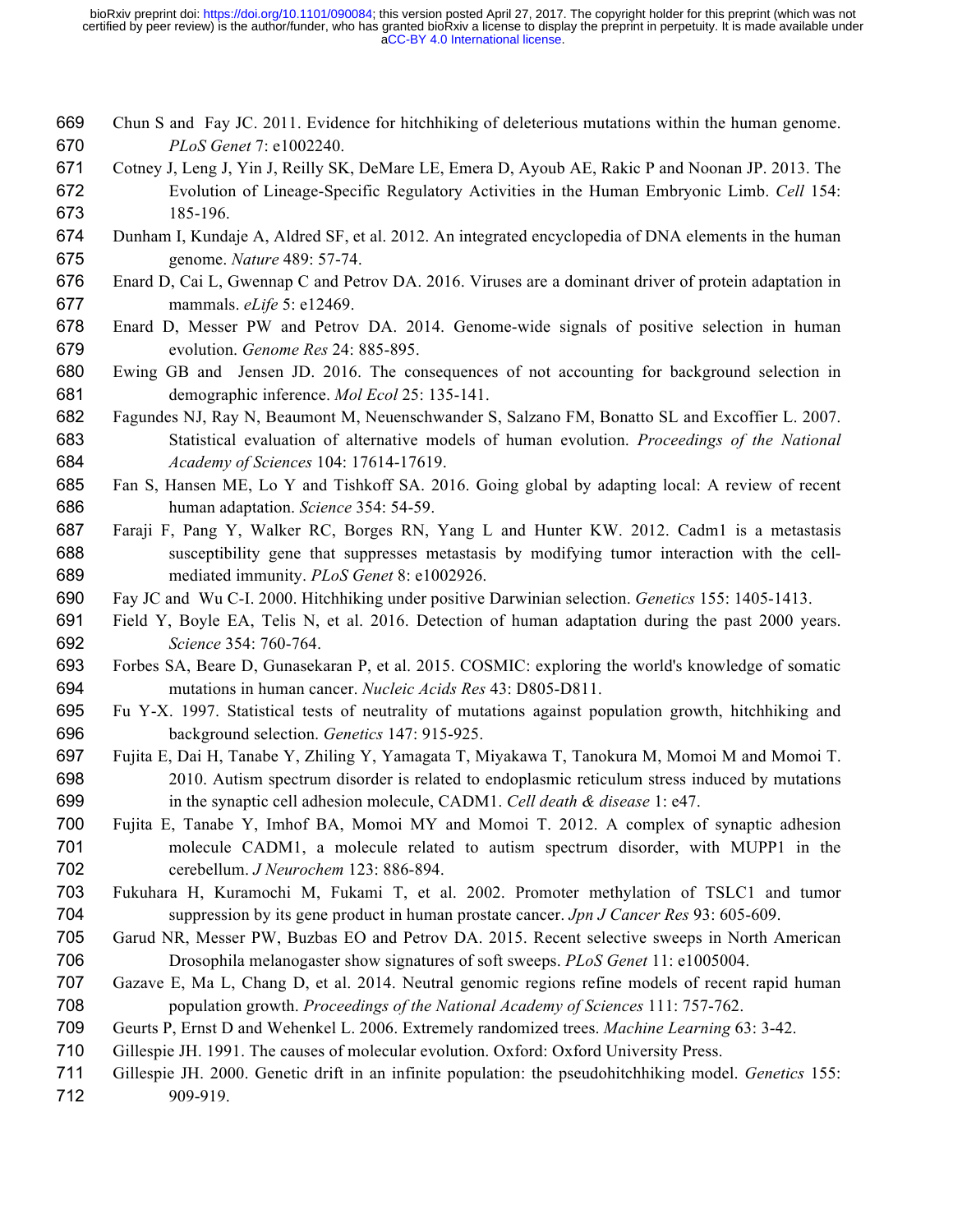- Gravel S, Henn BM, Gutenkunst RN, et al. 2011. Demographic history and rare allele sharing among human populations. *Proceedings of the National Academy of Sciences* 108: 11983-11988.
- Griffith OL, Montgomery SB, Bernier B, et al. 2008. ORegAnno: an open-access community-driven resource for regulatory annotation. *Nucleic Acids Res* 36: D107-D113.
- Harrow J, Frankish A, Gonzalez JM, et al. 2012. GENCODE: The reference human genome annotation for The ENCODE Project. *Genome Res* 22: 1760-1774.
- Hartfield M and Otto SP. 2011. Recombination and hitchhiking of deleterious alleles. *Evolution* 65: 2421-2434.
- Helgason A, Pálsson S, Thorleifsson G, et al. 2007. Refining the impact of TCF7L2 gene variants on type 2 diabetes and adaptive evolution. *Nat Genet* 39: 218-225.
- Hermisson J and Pennings PS. 2005. Soft sweeps molecular population genetics of adaptation from standing genetic variation. *Genetics* 169: 2335-2352.
- Hernandez RD, Kelley JL, Elyashiv E, Melton SC, Auton A, McVean G, Sella G and Przeworski M. 2011. Classic selective sweeps were rare in recent human evolution. *Science* 331: 920-924.
- Huerta-Sánchez E, Jin X, Bianba Z, et al. 2014. Altitude adaptation in Tibetans caused by introgression of Denisovan-like DNA. *Nature* 512: 194-197.
- Huff CD, Witherspoon DJ, Zhang Y, et al. 2012. Crohn's disease and genetic hitchhiking at IBD5. *Mol Biol Evol* 29: 101-111.
- Innan H and Kim Y. 2004. Pattern of polymorphism after strong artificial selection in a domestication event. *Proc Natl Acad Sci U S A* 101: 10667-10672.
- Jensen JD, Thornton KR and Andolfatto P. 2008. An approximate Bayesian estimator suggests strong, recurrent selective sweeps in Drosophila. *PLoS Genet* 4: e1000198.
- Jones DA and Wakeley J. 2008. The influence of gene conversion on linkage disequilibrium around a selective sweep. *Genetics* 180: 1251-1259.
- Kanehisa M, Sato Y, Kawashima M, Furumichi M and Tanabe M. 2015. KEGG as a reference resource for gene and protein annotation. *Nucleic Acids Res*: gkv1070.
- Kaplan NL, Hudson R and Langley C. 1989. The" hitchhiking effect" revisited. *Genetics* 123: 887-899.
- Karasov T, Messer PW and Petrov DA. 2010. Evidence that adaptation in Drosophila is not limited by mutation at single sites. *PLoS Genet* 6: e1000924.
- Karolchik D, Hinrichs AS, Furey TS, Roskin KM, Sugnet CW, Haussler D and Kent WJ. 2004. The UCSC Table Browser data retrieval tool. *Nucleic Acids Res* 32: D493-D496.
- Kelly JK. 1997. A test of neutrality based on interlocus associations. *Genetics* 146: 1197-1206.
- Kent WJ. 2002. BLAT—the BLAST-like alignment tool. *Genome Res* 12: 656-664.
- Kent WJ, Sugnet CW, Furey TS, Roskin KM, Pringle TH, Zahler AM and Haussler D. 2002. The human genome browser at UCSC. *Genome Res* 12: 996-1006.
- Kern AD, Jones CD and Begun DJ. 2002. Genomic effects of nucleotide substitutions in Drosophila simulans. *Genetics* 162: 1753-1761.
- Kern AD and Schrider DR. 2016. discoal: flexible coalescent simulations with selection. *Bioinformatics*: btw556.
- Kim Y and Nielsen R. 2004. Linkage disequilibrium as a signature of selective sweeps. *Genetics* 167: 1513-1524.
- Kim Y and Stephan W. 2002. Detecting a local signature of genetic hitchhiking along a recombining chromosome. *Genetics* 160: 765-777.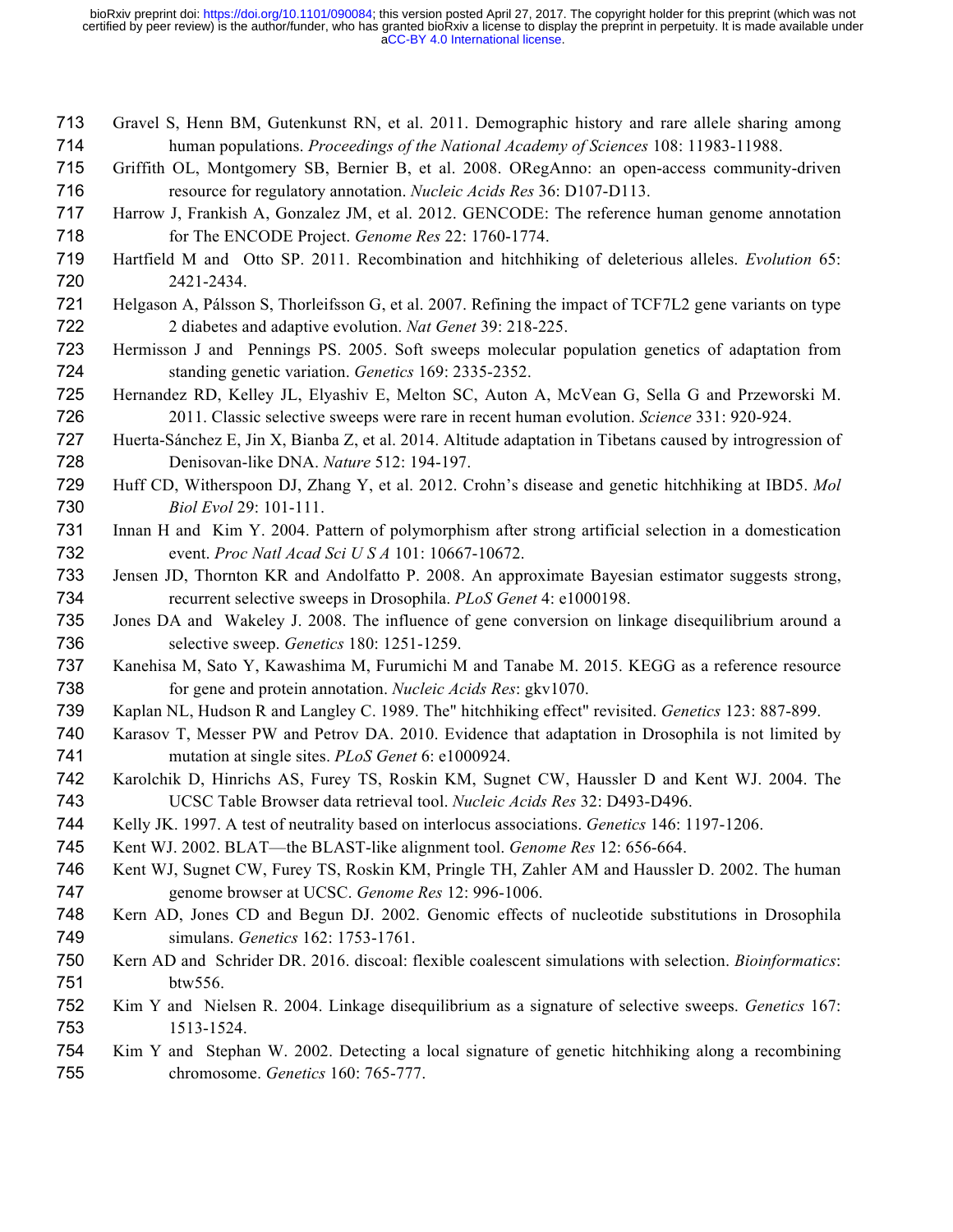- Kohda K, Kamiya Y, Matsuda S, Kato K, Umemori H and Yuzaki M. 2003. Heteromer formation of δ2 glutamate receptors with AMPA or kainate receptors. *Molecular Brain Research* 110: 27-37.
- Kong A, Frigge ML, Masson G, et al. 2012. Rate of *de novo* mutations and the importance of father's age to disease risk. *Nature* 488: 471-475.
- Kong A, Thorleifsson G, Gudbjartsson DF, et al. 2010. Fine-scale recombination rate differences between sexes, populations and individuals. *Nature* 467: 1099-1103.
- Kumar P, Henikoff S and Ng PC. 2009. Predicting the effects of coding non-synonymous variants on protein function using the SIFT algorithm. *Nat Protoc* 4: 1073-1081.
- Kuramochi M, Fukuhara H, Nobukuni T, et al. 2001. TSLC1 is a tumor-suppressor gene in human non-small-cell lung cancer. *Nat Genet* 27: 427-430.
- Lander ES, Linton LM, Birren B, et al. 2001. Initial sequencing and analysis of the human genome. *Nature* 409: 860-921.
- Landrum MJ, Lee JM, Benson M, et al. 2016. ClinVar: public archive of interpretations of clinically relevant variants. *Nucleic Acids Res* 44: D862-D868.
- Langley CH, Stevens K, Cardeno C, et al. 2012. Genomic variation in natural populations of *Drosophila melanogaster*. *Genetics* 192: 533-598.
- Lee YCG, Langley CH and Begun DJ. 2013. Differential strengths of positive selection revealed by hitchhiking effects at small physical scales in Drosophila melanogaster. *Mol Biol Evol*: mst270.
- Li H. 2011. A new test for detecting recent positive selection that is free from the confounding impacts of demography. *Mol Biol Evol* 28: 365-375.
- Li H and Durbin R. 2011. Inference of human population history from individual whole-genome sequences. *Nature* 475: 493-496.
- Li MJ, Wang LY, Xia Z, Wong MP, Sham PC and Wang J. 2013. dbPSHP: a database of recent positive selection across human populations. *Nucleic Acids Res*: gkt1052.
- Lin K, Li H, Schlötterer C and Futschik A. 2011. Distinguishing positive selection from neutral evolution: boosting the performance of summary statistics. *Genetics* 187: 229-244.
- Liu X, Somel M, Tang L, et al. 2012. Extension of cortical synaptic development distinguishes humans from chimpanzees and macaques. *Genome Res* 22: 611-622.
- Liu X, Wu C, Li C and Boerwinkle E. 2016. dbNSFP v3. 0: A One**-**Stop Database of Functional
- Predictions and Annotations for Human Nonsynonymous and Splice**-**Site SNVs. *Hum Mutat* 37: 235-241.
- Lohmueller KE, Albrechtsen A, Li Y, et al. 2011. Natural selection affects multiple aspects of genetic variation at putatively neutral sites across the human genome. *PLoS Genet* 7: e1002326.
- Lonsdale J, Thomas J, Salvatore M, et al. 2013. The genotype-tissue expression (GTEx) project. *Nat Genet* 45: 580-585.
- Luján R, Shigemoto R and Lopez-Bendito G. 2005. Glutamate and GABA receptor signalling in the developing brain. *Neuroscience* 130: 567-580.
- Macpherson JM, Sella G, Davis JC and Petrov DA. 2007. Genomewide spatial correspondence between nonsynonymous divergence and neutral polymorphism reveals extensive adaptation in Drosophila. *Genetics* 177: 2083-2099.
- Marsden CD, Ortega-Del Vecchyo D, O'Brien DP, et al. 2016. Bottlenecks and selective sweeps during domestication have increased deleterious genetic variation in dogs. *Proceedings of the National Academy of Sciences* 113: 152-157.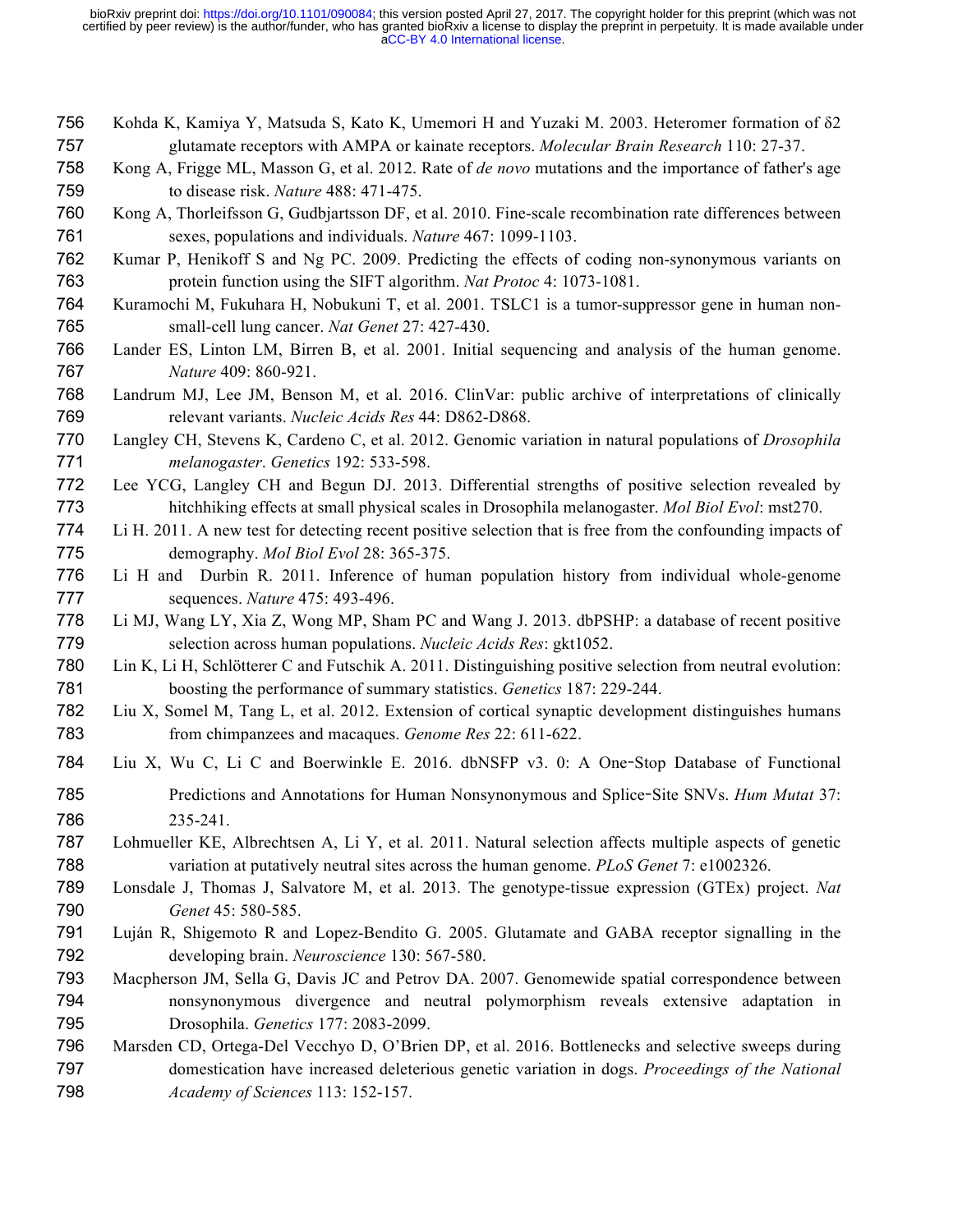- Marth GT, Czabarka E, Murvai J and Sherry ST. 2004. The allele frequency spectrum in genome-wide human variation data reveals signals of differential demographic history in three large world populations. *Genetics* 166: 351-372.
- Maynard Smith J and Haigh J. 1974. The hitch-hiking effect of a favourable gene. *Genet Res* 23: 23-35.
- Meyer KA, Marques-Bonet T and Sestan N. 2017. Differential Gene Expression in the Human Brain Is Associated with Conserved, but not Accelerated, Noncoding Sequences. *Mol Biol Evol* 34: 1217- 1229.
- Nei M and Li W-H. 1979. Mathematical model for studying genetic variation in terms of restriction endonucleases. *Proceedings of the National Academy of Sciences* 76: 5269-5273.
- Nielsen R, Bustamante C, Clark AG, et al. 2005a. A scan for positively selected genes in the genomes of humans and chimpanzees. *PLoS Biol* 3: e170.
- Nielsen R, Williamson S, Kim Y, Hubisz MJ, Clark AG and Bustamante C. 2005b. Genomic scans for selective sweeps using SNP data. *Genome Res* 15: 1566-1575.
- 812 Nunney L and Muir B. 2015. Peto's paradox and the hallmarks of cancer: constructing an evolutionary framework for understanding the incidence of cancer. *Phil Trans R Soc B* 370: 20150161.
- Orr HA and Betancourt AJ. 2001. Haldane's sieve and adaptation from the standing genetic variation. *Genetics* 157: 875-884.
- Orr HA and Unckless RL. 2014. The population genetics of evolutionary rescue. *PLoS Genet* 10: e1004551.
- Pavlidis P, Jensen JD and Stephan W. 2010. Searching for footprints of positive selection in whole-genome SNP data from nonequilibrium populations. *Genetics* 185: 907-922.
- Pei B, Sisu C, Frankish A, et al. 2012. The GENCODE pseudogene resource. *Genome Biol* 13: 1.
- Pennings PS and Hermisson J. 2006a. Soft sweeps II—molecular population genetics of adaptation from recurrent mutation or migration. *Mol Biol Evol* 23: 1076-1084.
- 823 Pennings PS and Hermisson J. 2006b. Soft sweeps III: the signature of positive selection from recurrent mutation. *PLoS Genet* 2: e186.
- Peter BM, Huerta-Sanchez E and Nielsen R. 2012. Distinguishing between selective sweeps from standing variation and from a *de novo* mutation. *PLoS Genet* 8: e1003011.
- Pickrell JK, Coop G, Novembre J, et al. 2009. Signals of recent positive selection in a worldwide sample of human populations. *Genome Res* 19: 826-837.
- Przeworski M, Coop G and Wall JD. 2005. The signature of positive selection on standing genetic variation. *Evolution* 59: 2312-2323.
- 831 Pybus M, Dall'Olio GM, Luisi P, Uzkudun M, Carreño-Torres A, Pavlidis P, Laayouni H, Bertranpetit J and Engelken J. 2013. 1000 Genomes Selection Browser 1.0: a genome browser dedicated to signatures of natural selection in modern humans. *Nucleic Acids Res*: gkt1188.
- Pybus M, Luisi P, Dall'Olio GM, Uzkudun M, Laayouni H, Bertranpetit J and Engelken J. 2015. Hierarchical boosting: a machine-learning framework to detect and classify hard selective sweeps in human populations. *Bioinformatics*: btv493.
- 837 Qian W, Zhou H and Tang K. 2015. Recent Coselection in Human Populations Revealed by Protein– Protein Interaction Network. *Genome Biol Evol* 7: 136-153.
- 839 Ronen R, Udpa N, Halperin E and Bafna V. 2013. Learning natural selection from the site frequency spectrum. *Genetics* 195: 181-193.
- Ruwende C, Khoo S, Snow R, et al. 1995. Natural selection of hemi-and heterozygotes for G6PD deficiency in Africa by resistance to severe malaria. *Nature* 376: 246-249.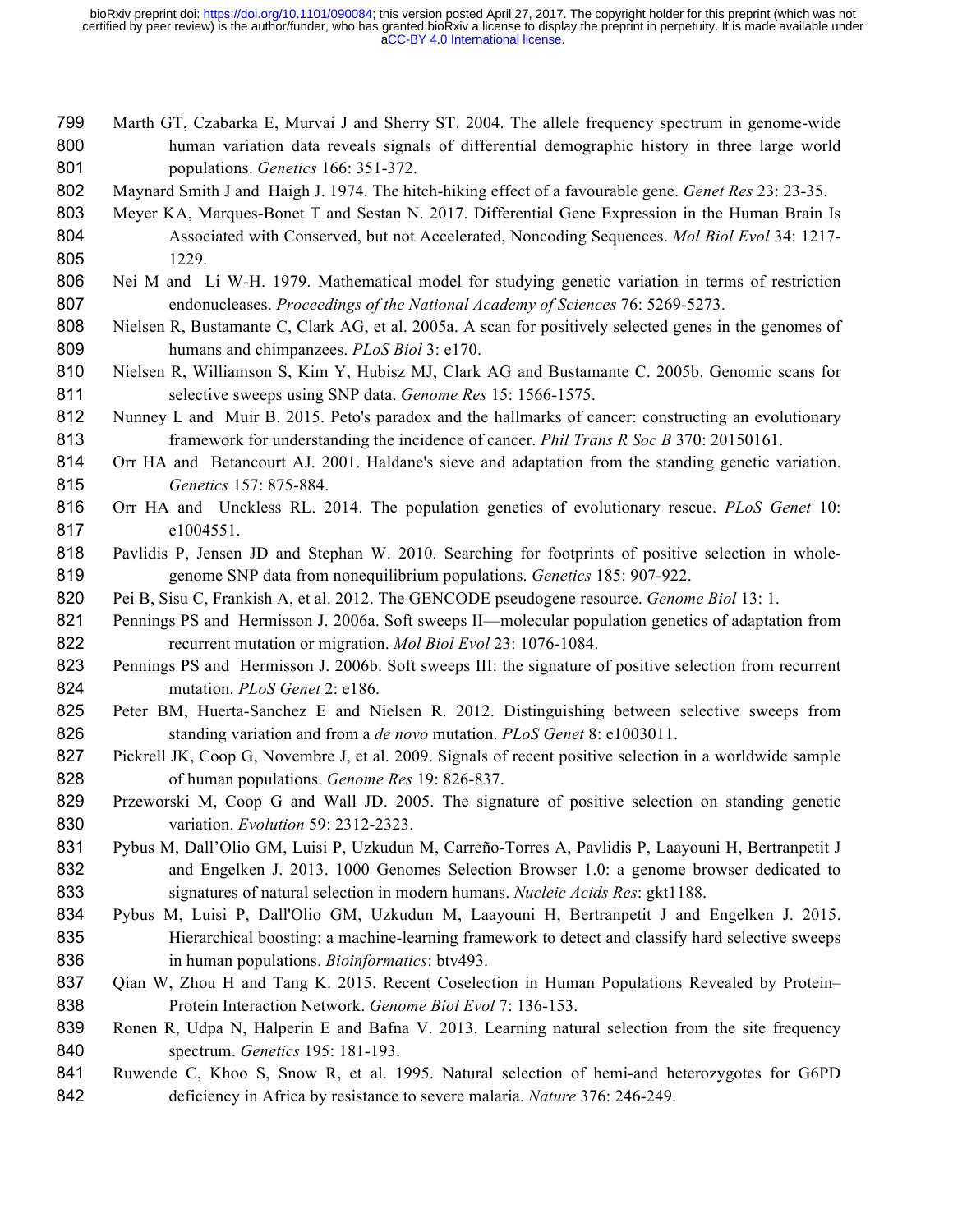- Sabeti PC, Reich DE, Higgins JM, et al. 2002. Detecting recent positive selection in the human genome from haplotype structure. *Nature* 419: 832-837.
- Sabeti PC, Varilly P, Fry B, et al. 2007. Genome-wide detection and characterization of positive selection in human populations. *Nature* 449: 913-918.
- Sattath S, Elyashiv E, Kolodny O, Rinott Y and Sella G. 2011. Pervasive adaptive protein evolution apparent in diversity patterns around amino acid substitutions in Drosophila simulans. *PLoS Genet* 7: e1001302.
- Schrider DR and Kern AD. 2015. Inferring selective constraint from population genomic data suggests recent regulatory turnover in the human brain. *Genome Biol Evol* 7: 3511-3528.
- Schrider DR and Kern AD. 2016. S/HIC: Robust Identification of Soft and Hard Sweeps Using Machine Learning. *PLoS Genet* 12: e1005928.
- Schrider DR, Mendes FK, Hahn MW and Kern AD. 2015. Soft shoulders ahead: spurious signatures of soft and partial selective sweeps result from linked hard sweeps. *Genetics* 200: 267-284.
- Schrider DR, Shanku AG and Kern AD. 2016. Effects of Linked Selective Sweeps on Demographic Inference and Model Selection. *Genetics* 204: 1207-1223.
- Sheehan S and Song YS. 2016. Deep learning for population genetic inference. *PLoS Comput Biol* 12: e1004845.
- Siepel A, Bejerano G, Pedersen JS, et al. 2005. Evolutionarily conserved elements in vertebrate, insect, worm, and yeast genomes. *Genome Res* 15: 1034-1050.
- Stephan W, Wiehe TH and Lenz MW. 1992. The effect of strongly selected substitutions on neutral polymorphism: analytical results based on diffusion theory. *Theor Popul Biol* 41: 237-254.
- Stephens JC, Reich DE, Goldstein DB, et al. 1998. Dating the origin of the CCR5-Δ32 AIDS-resistance allele by the coalescence of haplotypes. *The American Journal of Human Genetics* 62: 1507- 1515.
- Storey JD. 2002. A direct approach to false discovery rates. *Journal of the Royal Statistical Society: Series B (Statistical Methodology)* 64: 479-498.
- Swanson WJ and Vacquier VD. 2002. The rapid evolution of reproductive proteins. *Nature Reviews Genetics* 3: 137-144.
- Tajima F. 1989. Statistical method for testing the neutral mutation hypothesis by DNA polymorphism. *Genetics* 123: 585-595.
- 873 Thornton KR. 2014. A C<sup>++</sup> template library for efficient forward-time population genetic simulation of large populations. *Genetics* 198: 157-166.
- Tishkoff SA, Reed FA, Ranciaro A, et al. 2007. Convergent adaptation of human lactase persistence in Africa and Europe. *Nat Genet* 39: 31-40.
- UK10K Consortium. 2015. The UK10K project identifies rare variants in health and disease. *Nature* 526: 82-90.
- Van Der Weyden L, Arends MJ, Chausiaux OE, et al. 2006. Loss of TSLC1 causes male infertility due to a defect at the spermatid stage of spermatogenesis. *Mol Cell Biol* 26: 3595-3609.
- Voight BF, Kudaravalli S, Wen X and Pritchard JK. 2006. A map of recent positive selection in the human genome. *PLoS Biol* 4: e72.
- Watterson G. 1975. On the number of segregating sites in genetical models without recombination. *Theor Popul Biol* 7: 256-276.
- Welter D, MacArthur J, Morales J, et al. 2014. The NHGRI GWAS Catalog, a curated resource of SNP-trait associations. *Nucleic Acids Res* 42: D1001-D1006.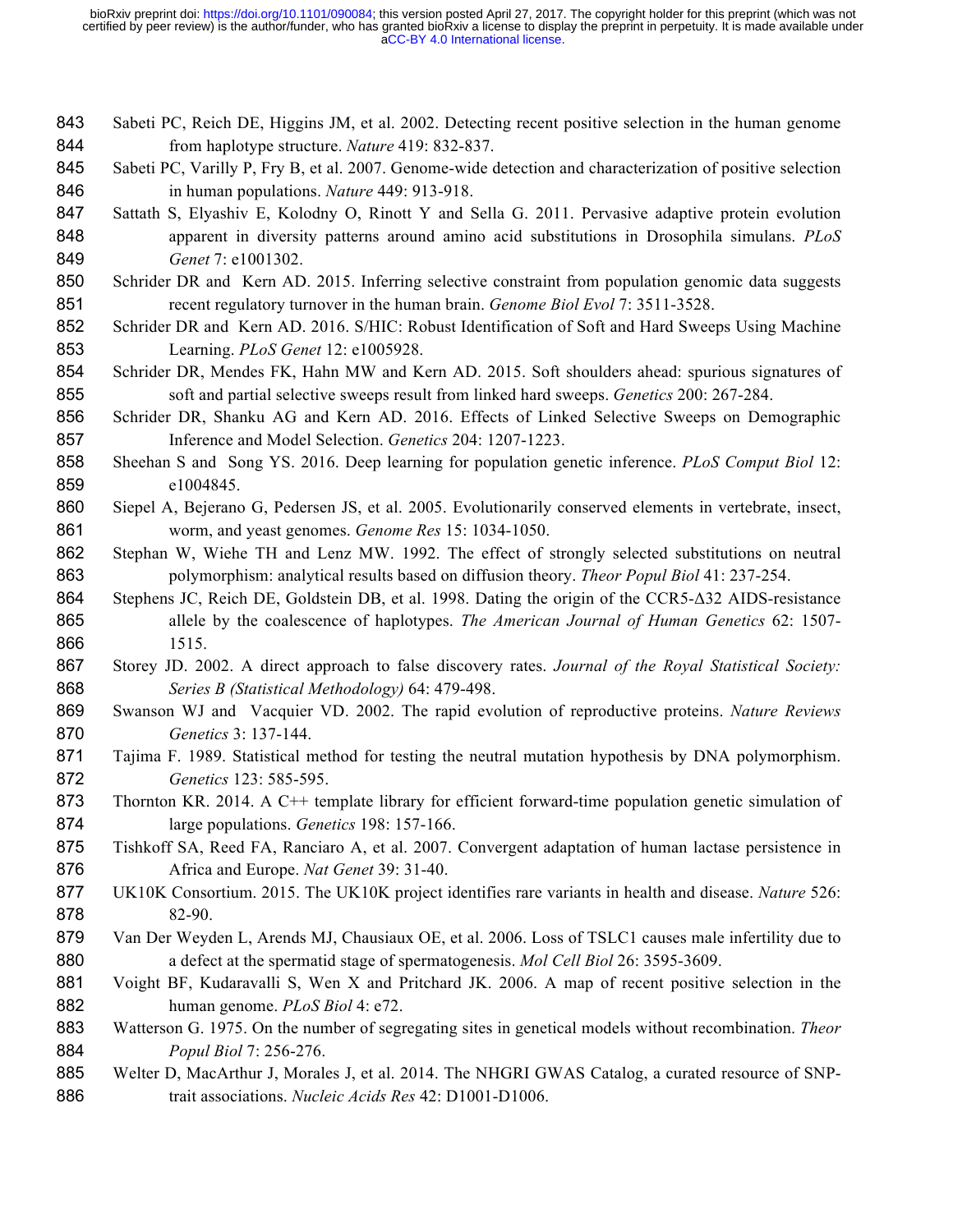| 887 | Wiehe T and Stephan W. 1993. Analysis of a genetic hitchhiking model, and its application to DNA  |
|-----|---------------------------------------------------------------------------------------------------|
| 888 | polymorphism data from Drosophila melanogaster. Mol Biol Evol 10: 842-854.                        |
| 889 | Williamson SH, Hubisz MJ, Clark AG, Payseur BA, Bustamante CD and Nielsen R. 2007. Localizing     |
| 890 | recent adaptive evolution in the human genome. PLoS Genet 3: e90.                                 |
| 891 | Wilson BA, Petrov DA and Messer PW. 2014. Soft selective sweeps in complex demographic scenarios. |
| 892 | Genetics 198: 669-684.                                                                            |
| 893 | Wu YY, Yang Y, Xu YD and Yu HL. 2015. Targeted disruption of the spermatid-specific gene Spata31  |
| 894 | causes male infertility. Mol Reprod Dev 82: 432-440.                                              |
| 895 | Yates A, Akanni W, Amode MR, et al. 2016. Ensembl 2016. Nucleic Acids Res 44: D710-D716.          |
| 896 | Zhang P, Si X, Skogerbø G, et al. 2014. piRBase: a web resource assisting piRNA functional study. |
| 897 | Database 2014: bau110.                                                                            |
| 898 | Zhiling Y, Fujita E, Tanabe Y, Yamagata T, Momoi T and Momoi MY. 2008. Mutations in the gene      |
| 899 | encoding CADM1 are associated with autism spectrum disorder. Biochem Biophys Res Commun           |
| 900 | 377: 926-929.                                                                                     |
| 901 |                                                                                                   |
| 902 |                                                                                                   |
| 903 |                                                                                                   |
| 904 |                                                                                                   |
| 905 |                                                                                                   |
| 906 |                                                                                                   |
| 907 |                                                                                                   |
| 908 |                                                                                                   |
| 909 | Table 1: Number of sweeps of each type detected in each population sample.                        |
| 910 |                                                                                                   |

| Population                          | # of Hard    | # of Soft     | Total # of |
|-------------------------------------|--------------|---------------|------------|
|                                     | Sweeps       | Sweeps        | Sweeps     |
| JPT (Tokyo, Japan)                  | 61 $(5.8\%)$ | 998 (94.2%)   | 1,059      |
| CEU (Utah, United States)           | 66 $(6.5\%)$ | 947 (93.5%)   | 1,013      |
| PEL (Lima, Peru)                    | 32(4.7%)     | $655(95.3\%)$ | 687        |
| GWD (Western Divisions, the Gambia) | $5(0.6\%)$   | 795 (99.4%)   | 800        |
| YRI (Ibadan, Nigeria)               | $13(1.6\%)$  | 797 (98.4%)   | 810        |
| LWK (Webuye, Kenya)                 | $3(0.4\%)$   | $805(99.6\%)$ | 808        |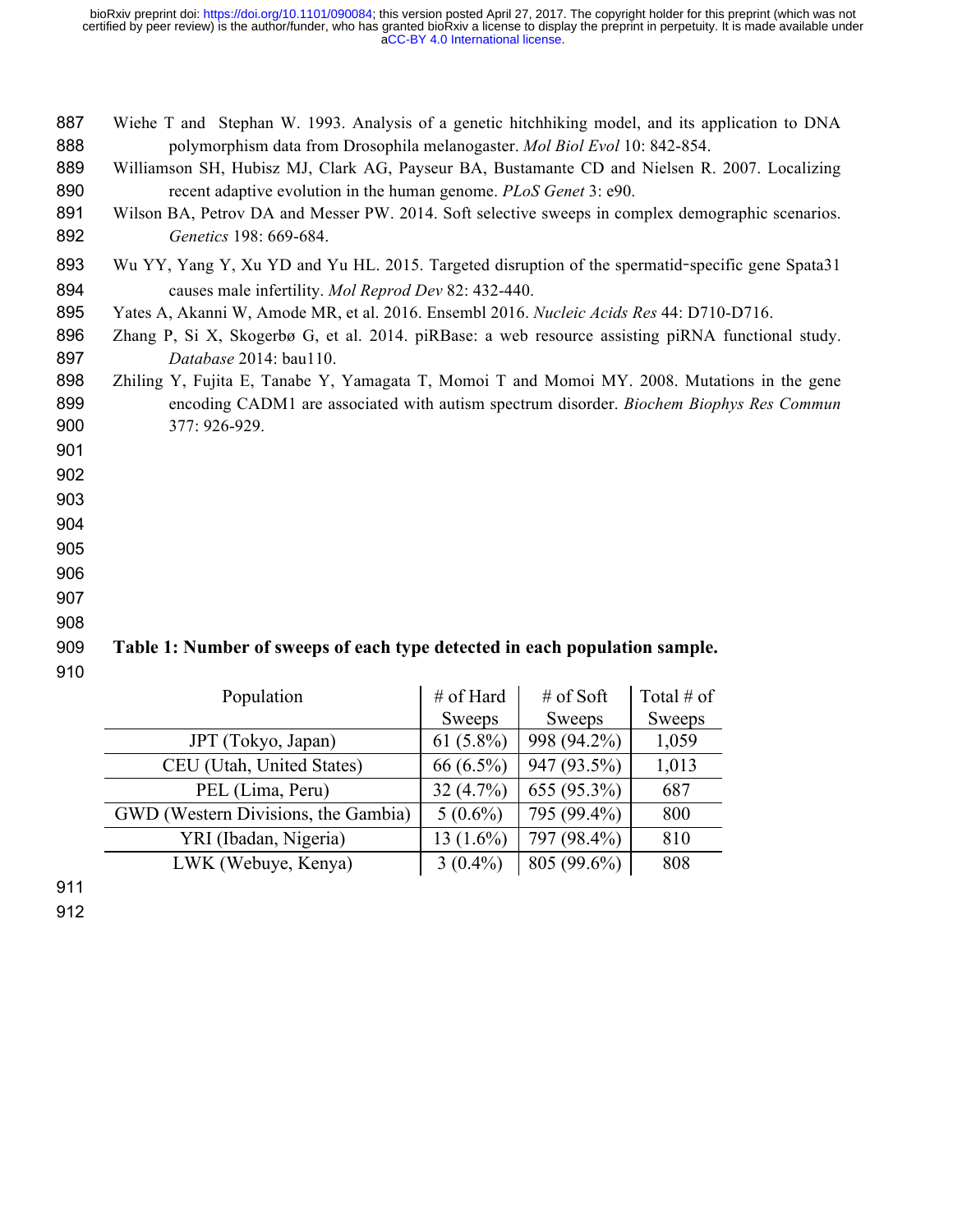

905 **Figure 1: Enrichment of various**  906 **annotation features in regions**  907 **classified as sweeps or linked to**  sweeps relative. The fold enrichment is the ratio of the number of base pairs in the intersection between windows assigned to a given class  $\int_{\mathbb{R}^8}$  and an annotation feature divided by the mean of this intersection across the permuted data sets (Methods). This was calculated separately for each population. (A) Enrichment of elements in windows classified as hard sweeps. (B) Same as A, but for soft sweeps. (C) Enrichment of elements in windows classified as affected by linked hard sweeps.  $(D)$ Linked soft sweeps.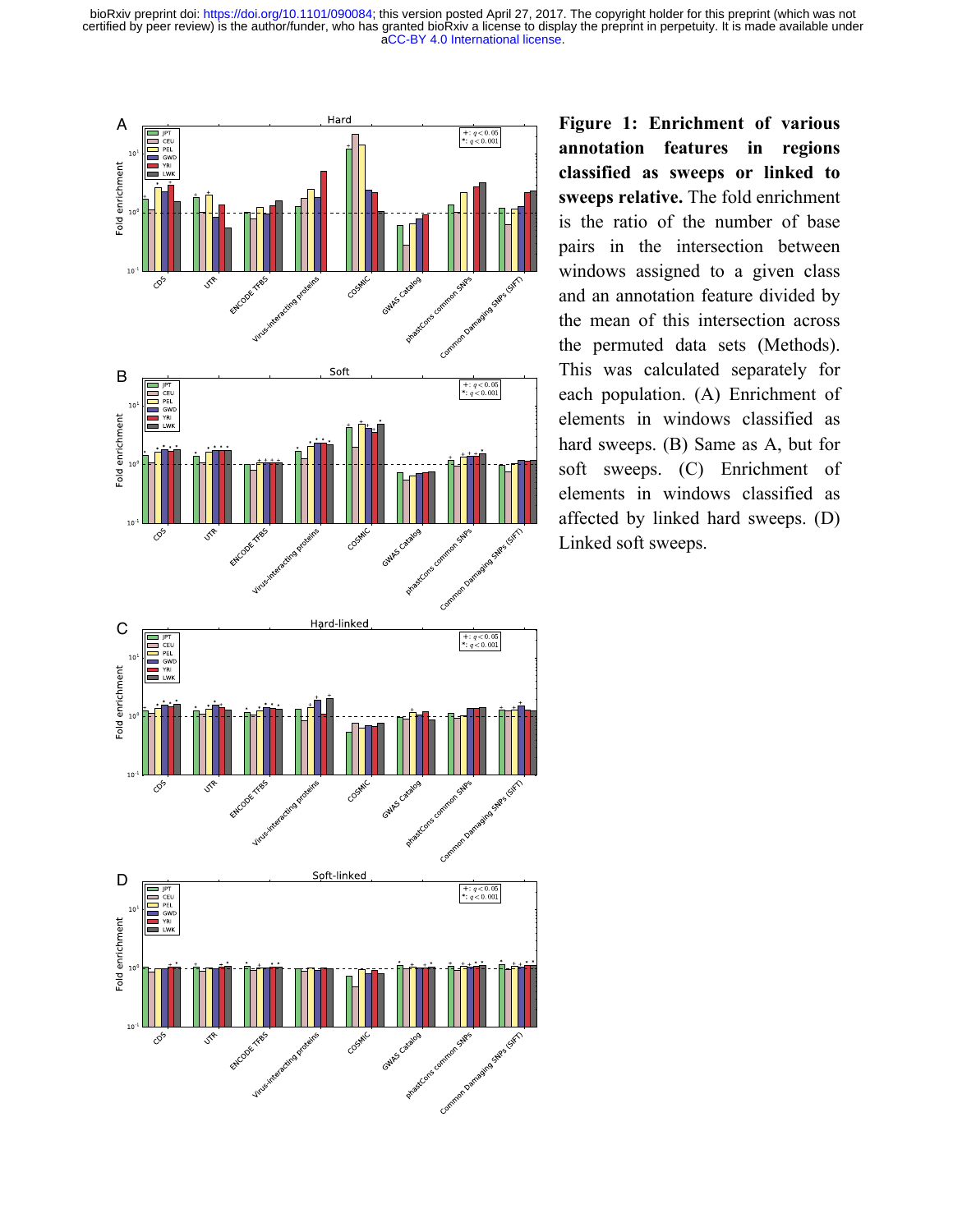

923<br>924

925

926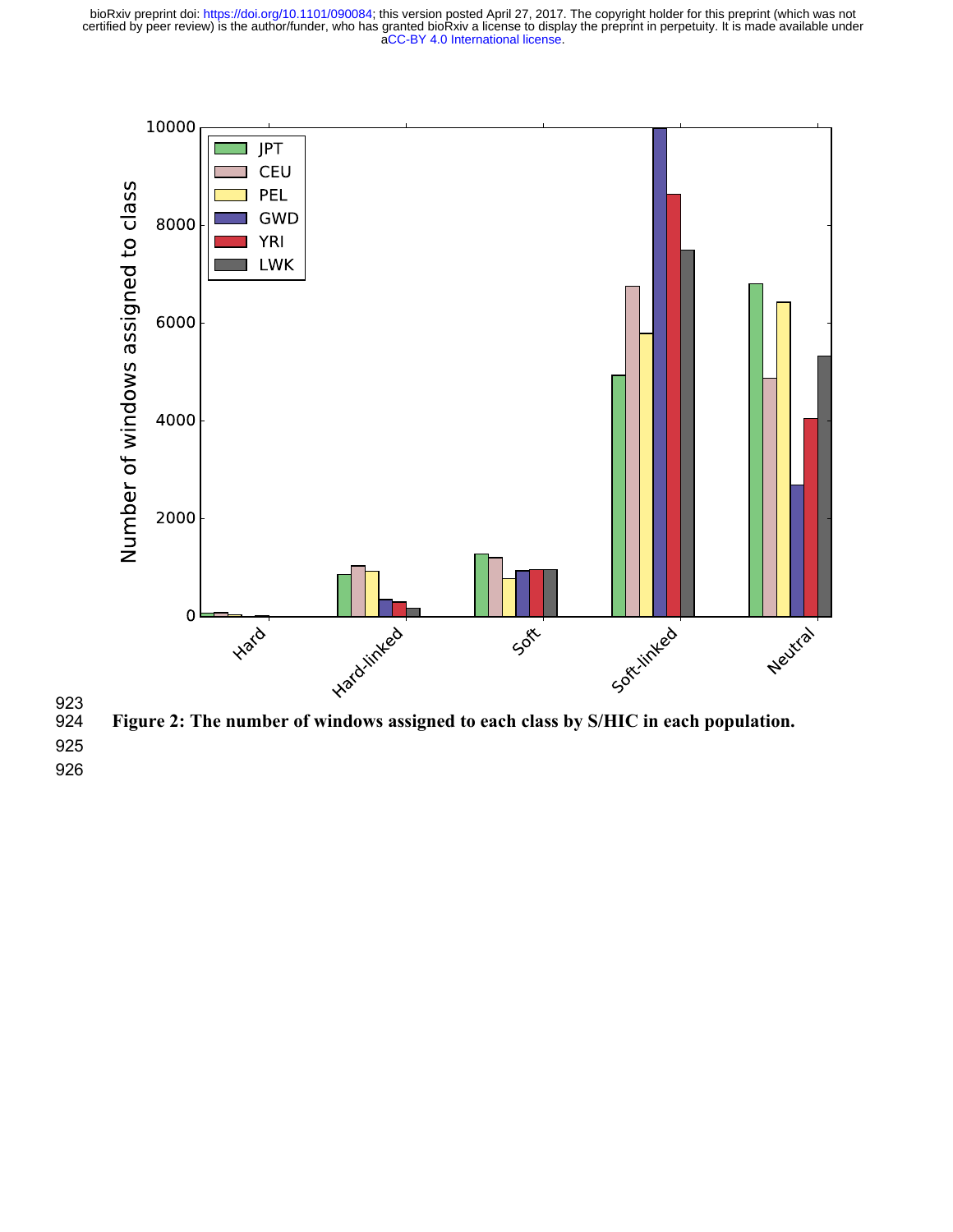[aCC-BY 4.0 International license.](http://creativecommons.org/licenses/by/4.0/) certified by peer review) is the author/funder, who has granted bioRxiv a license to display the preprint in perpetuity. It is made available under bioRxiv preprint doi: [https://doi.org/10.1101/090084;](https://doi.org/10.1101/090084) this version posted April 27, 2017. The copyright holder for this preprint (which was not



 **Figure 3: Enrichment of pairs of interacting genes each falling within a window classified as a sweep.** The fold enrichment is the ratio of the number of pairs of interacting genes overlapping a window classified as a sweep of a given type divided by the mean of this number across the permuted data sets (Methods). This was calculated separately for each population. When no pairs of interacting sweep genes were observed in our true data set or a population, no bar was drawn. (A) Enrichment of pairs of genes encoding protein products that physically interact with each other (data from BioGRID) and both overlap hard sweep windows. (B) Same as A, but for soft sweeps. (C) Enrichment of pairs of genes, one of which is encodes a transcription factor that affects expression of the other (data from ORegAnno), where both overlap hard sweep windows. (D) Same as D, but for soft sweeps. (E) Enrichment of pairs of genes for which a genetic interaction has been observed (data from BioGRID) and both overlap hard sweep windows. (F) Same as E, but for soft sweeps.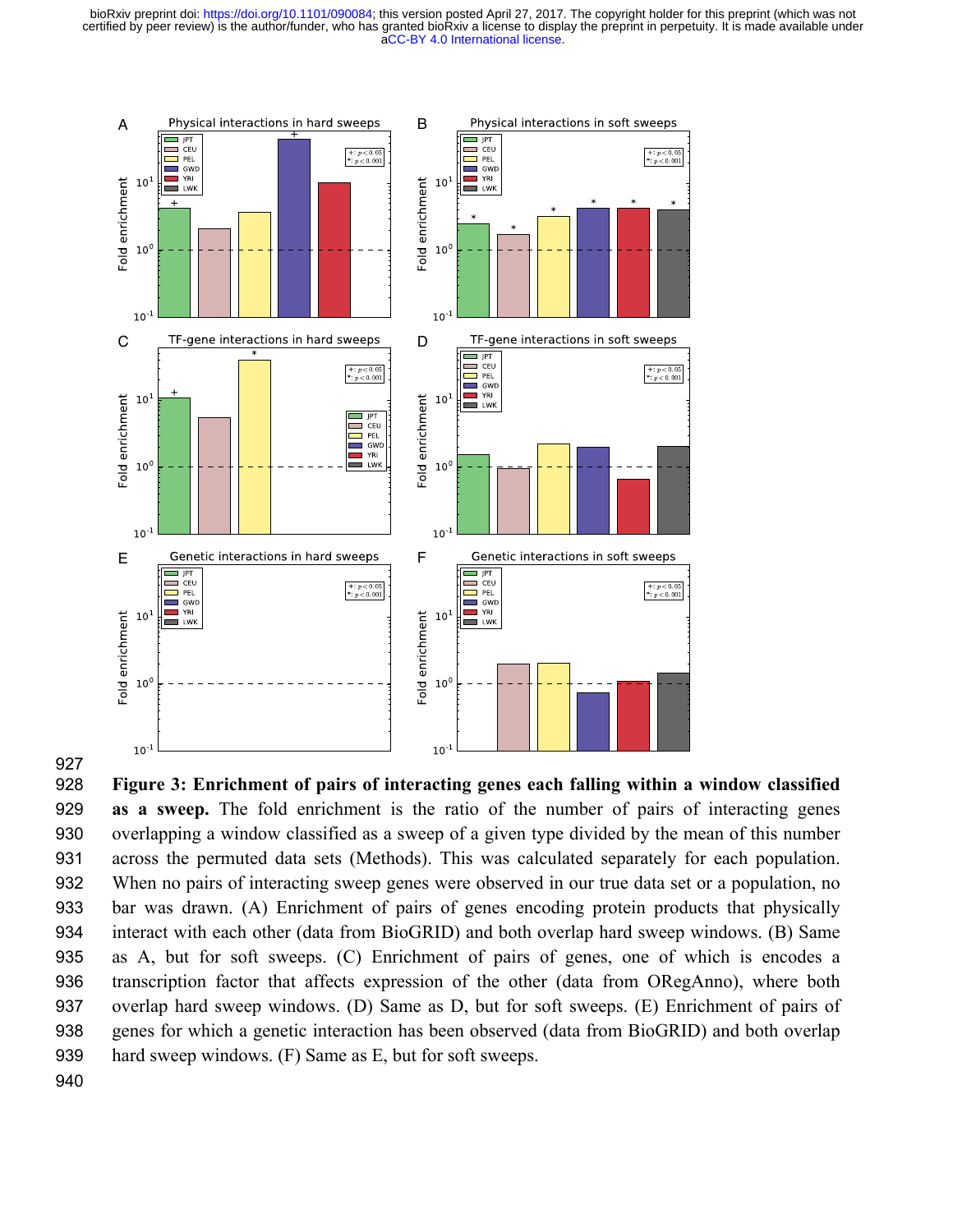

#### 941<br>942 942 **Figure 4: Hard selective sweep near several** *SPATA31* **spermatogenesis-associated genes.**

943 The S/HIC classification tracks show the raw classifier output for each population (red=hard

944 sweep, blue=soft sweep, light red=hard-linked, light blue=soft-linked, black=neutral). We also

945 show the values of various population genetic summary and test statistics (*π*, Tajima's *D*, Kelly's

- 946 *ZnS*, and the SweepFinder composite likelihood ratio, or CLR). To avoid clutter, we only show
- 947 statistics from CEU.
- 948
- 949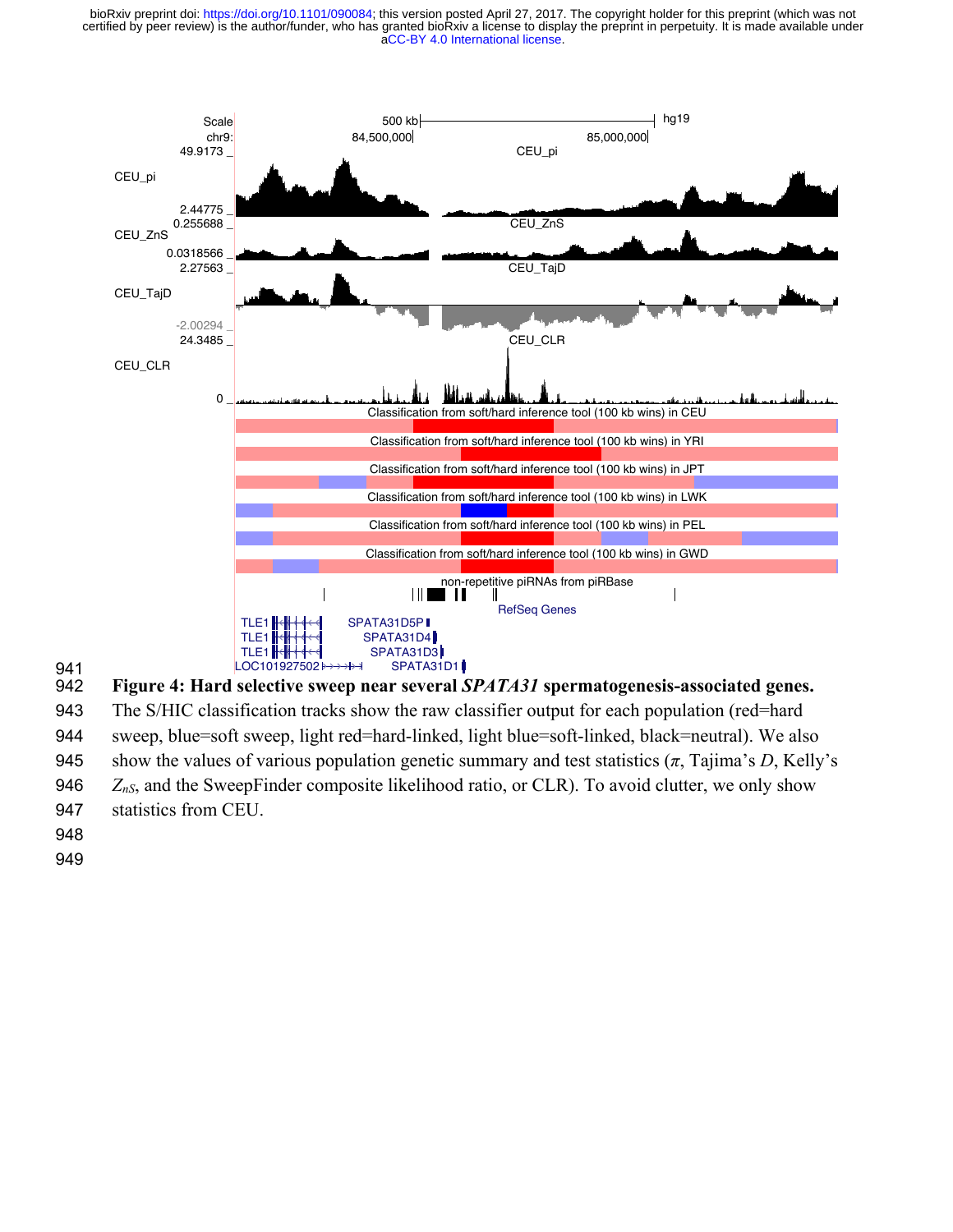

953